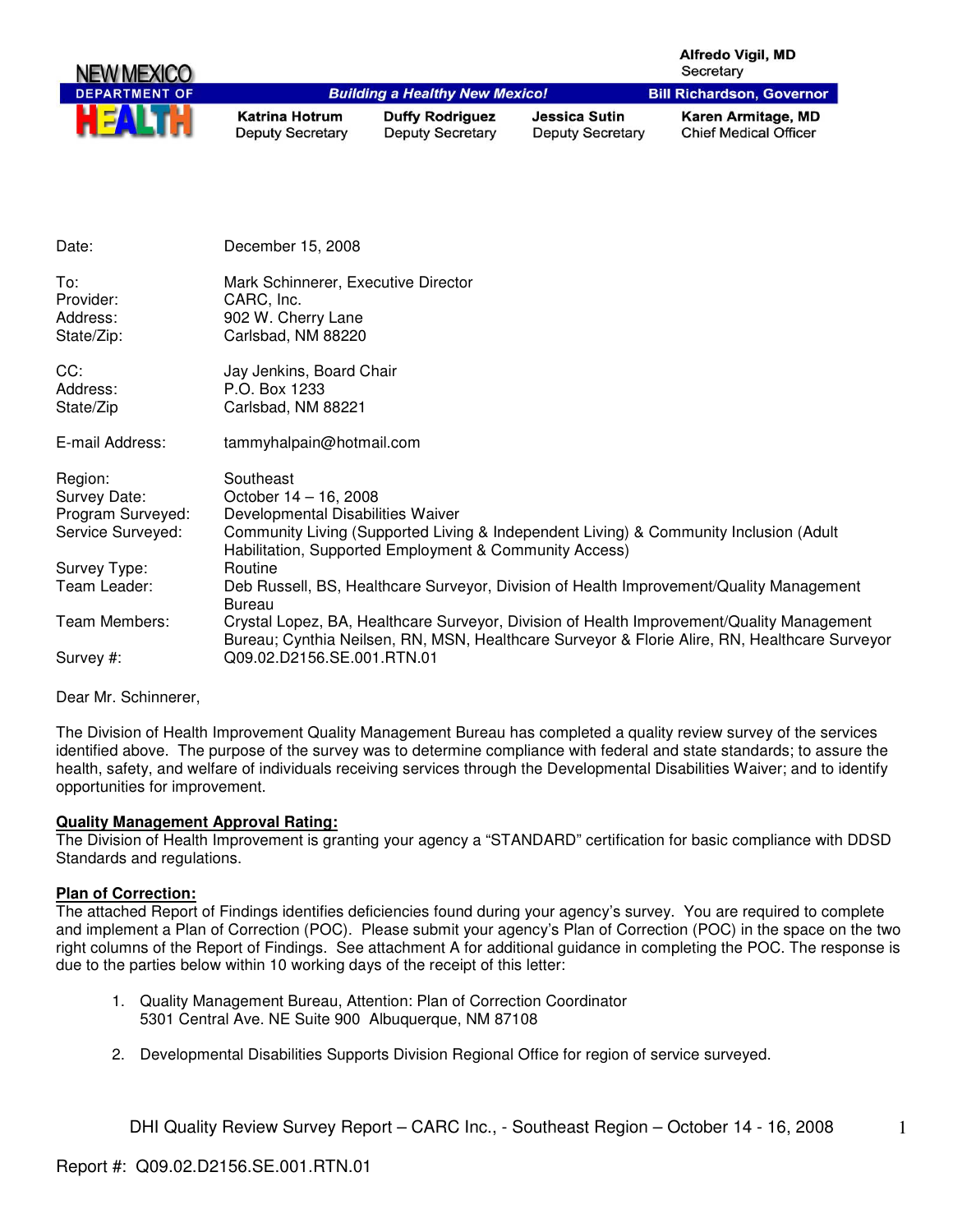Upon notification from QMB that your Plan of Correction has been approved, you must implement all remedies and corrective actions within 45 working days. If your plan of correction is denied, you must resubmit a revised plan ASAP for approval. All remedies must still be completed within 45 working days of the original submission.

Failure to submit, complete or implement your POC within the required time frames will result in the imposition of a \$200 per day Civil Monetary Penalty until it is received, completed and/or implemented.

#### **Request for Informal Reconsideration of Findings (IRF):**

If you disagree with a determination of noncompliance (finding) you have 10 working days upon receipt of this notice to request an IRF. Submit your request for an IRF in writing to:

> QMB Deputy Bureau Chief 5301 Central Ave NE Suite #900 Albuquerque, NM 87108 Attention: IRF request

A request for an IRF will not delay the implementation of your Plan of Correction which must be completed within 45 working days. Providers may not appeal the nature or interpretation of the standard or regulation, the team composition, sampling methodology or the Scope and Severity of the finding.

If the IRF approves the change or removal of a finding, you will be advised of any changes.

This IRF process is separate and apart from the Informal Dispute Resolution (IDR) and Fair Hearing Process for Sanctions from DOH.

Please call the Team Leader at 505-690-4693, if you have questions about the survey or the report. Thank you for your cooperation and for the work you perform.

Sincerely,

Du null

Deb Russell, BS Team Lead/Healthcare Surveyor Division of Health Improvement Quality Management Bureau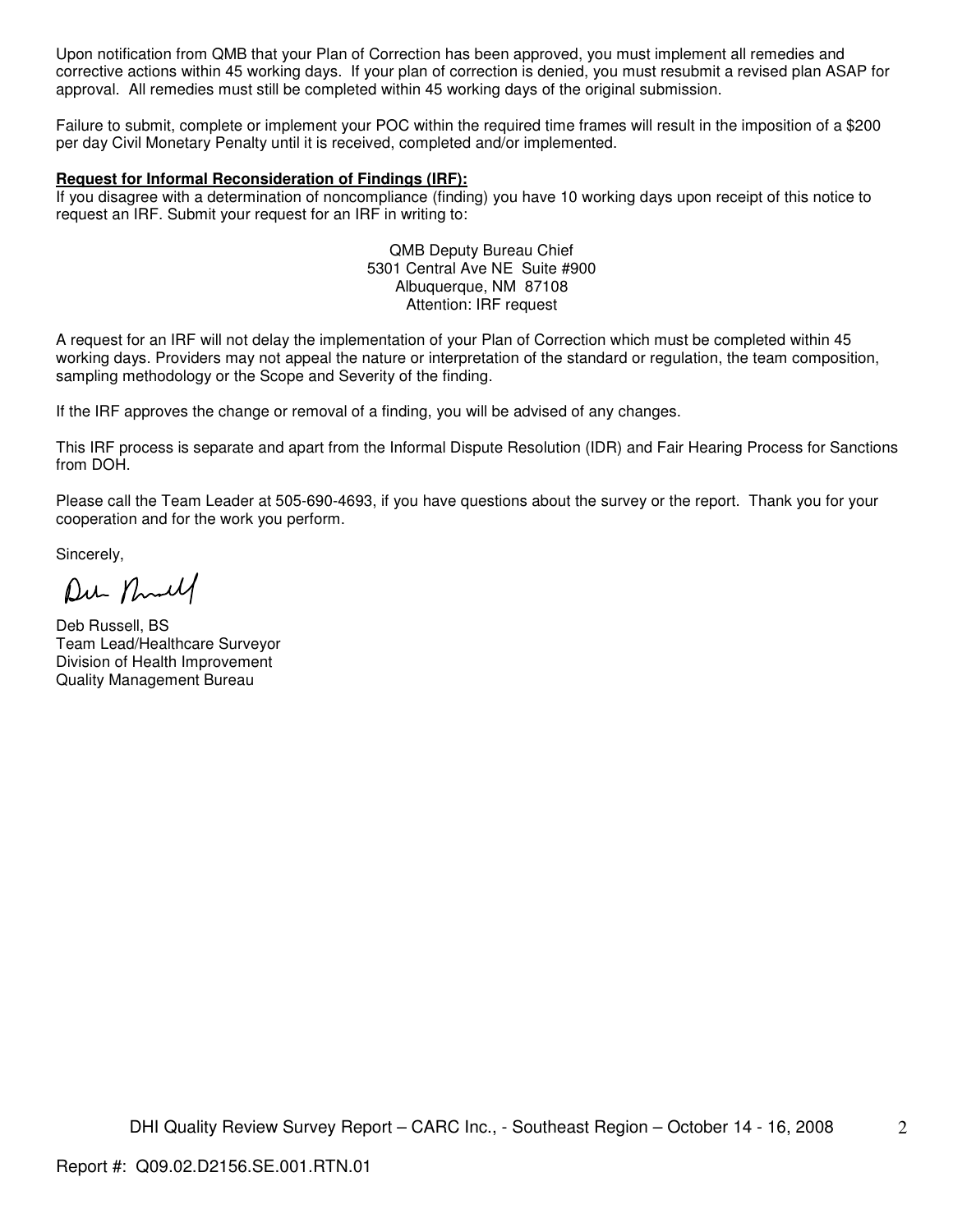#### **Survey Process Employed:**

Entrance Conference Date: Conference October 14, 2008

Exit Conference Date: Conference Date: Conference Date:

Present: **CARC, Inc.** Tammy Halpain, Social Services Director

## **DOH/DHI/QMB**

Deb Russell, BS, Team Lead/Healthcare Surveyor Crystal Lopez-Beck, BA, Healthcare Surveyor

## Present: **CARC, Inc**

Tammy Halpain, Social Services Director Bob Barnes, Assistant Social Services Director Manuel Jimenez, Community Inclusion Director Homer Freeman, Work Services Director Nancy Bradford, Human Resources Director Dora Leyva, Residential Services Director Tina Reese, Community Living Manager Mark Schinnerer, Executive Director Sarah Andrews, Executive Assistant

#### **DOH/DHI/QMB**

Deb Russell, BS, Team Lead/Healthcare Surveyor Crystal Lopez-Beck, BA, Healthcare Surveyor Cynthia Neilsen, RN, MSN, Healthcare Surveyor Florie Alire, RN, Healthcare Surveyor

| <b>Homes Visited</b>                 | Number:                                                                                               | 2                                                                                                                                 |
|--------------------------------------|-------------------------------------------------------------------------------------------------------|-----------------------------------------------------------------------------------------------------------------------------------|
| Administrative Locations Visited     | Number:                                                                                               | 1                                                                                                                                 |
| <b>Total Sample Size</b>             | Number:                                                                                               | 8<br>4 - Supported Living<br>3 - Independent Living<br>8 - Adult Habilitation<br>5 - Supported Employment<br>4 - Community Access |
| Persons Served Interviewed           | Number:                                                                                               | 4                                                                                                                                 |
| Persons Served Observed              | Number:                                                                                               | 4 (Surveyors were unable to understand 2 individuals and<br>2 other individuals were not available during the on-site<br>visit)   |
| Records Reviewed (Persons Served)    | Number:                                                                                               | 8                                                                                                                                 |
| <b>Administrative Files Reviewed</b> | <b>Billing Records</b><br><b>Medical Records</b><br><b>Personnel Files</b><br><b>Training Records</b> | Incident Management Records<br>Agency Policy and Procedure<br><b>Caregiver Criminal History Screening Records</b>                 |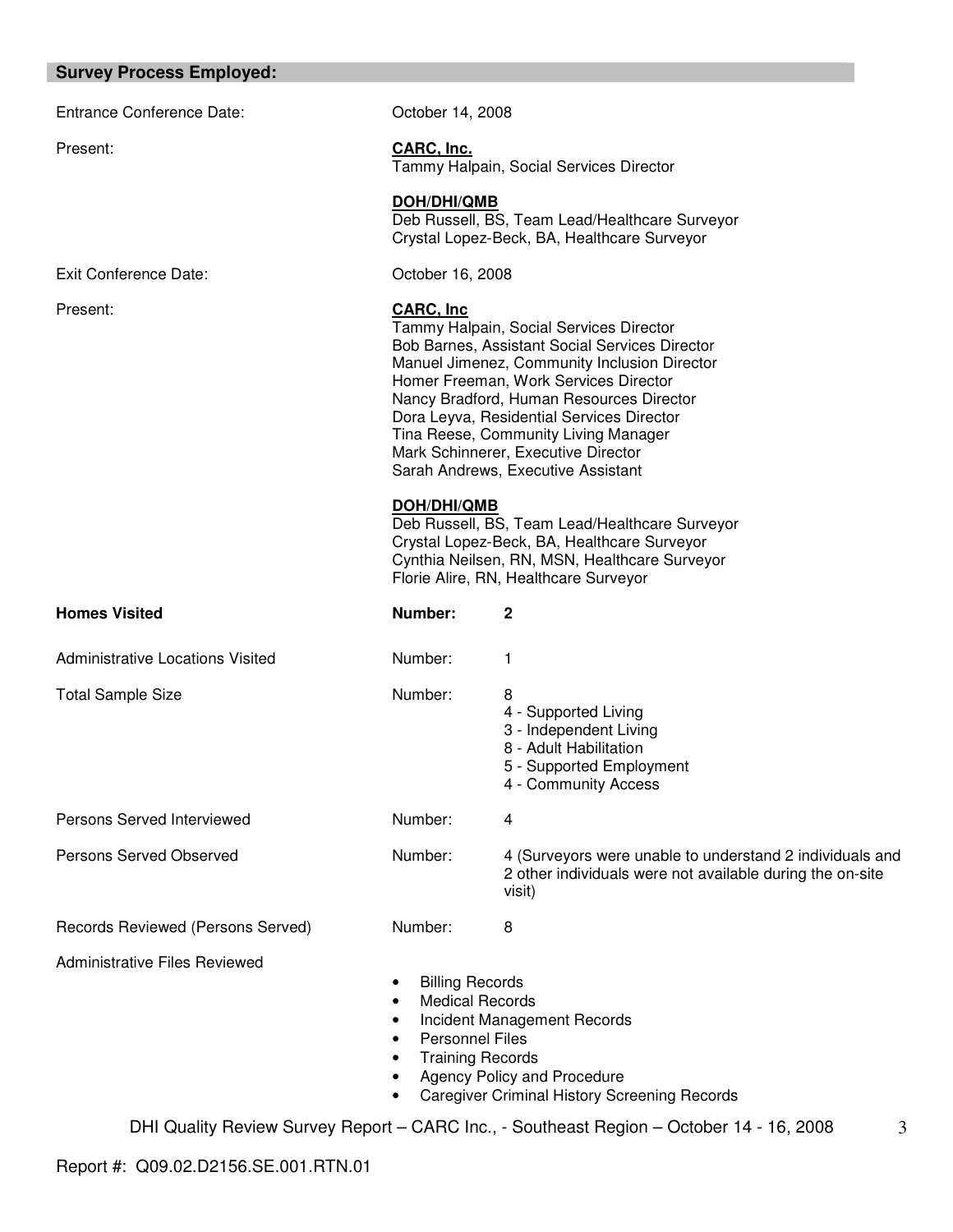- Employee Abuse Registry
- Human Rights Notes and/or Meeting Minutes
- Nursing personnel files
- Evacuation Drills
- Quality Improvement/Quality Assurance Plan
- CC: Distribution List: DOH Division of Health Improvement
	- - DOH Developmental Disabilities Supports Division
		- DOH Office of Internal Audit
		- HSD Medical Assistance Division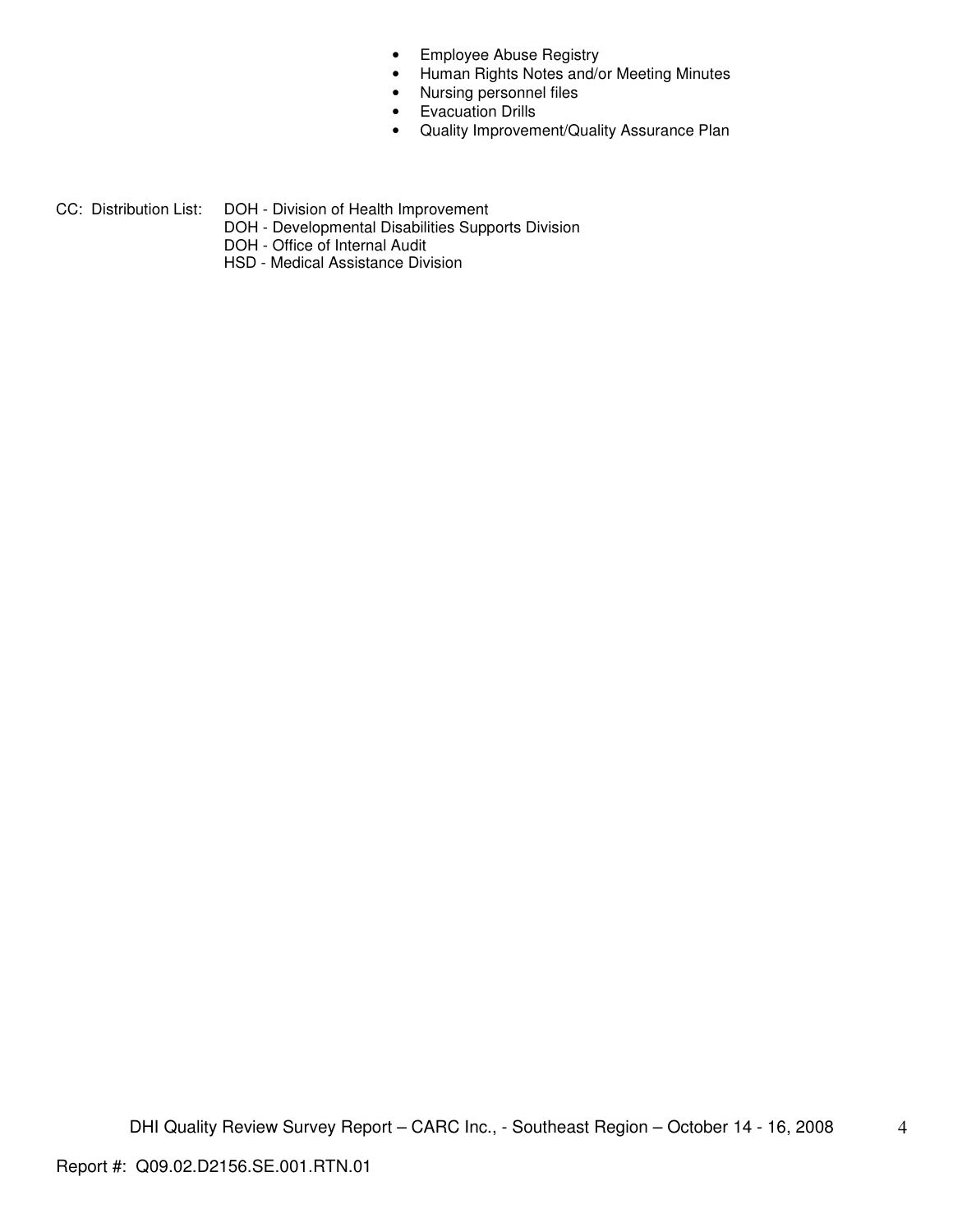# **Provider Instructions for Completing the QMB Plan of Correction (POC) Process**

- After a QMB Quality Review, your Survey Report will be sent to you via certified mail. You may request that it also be sent to you electronically by calling George Perrault, Plan of Correction Coordinator at 505-222-8624.
- Within 10 business days of the date you received your survey report, you must develop and send your Plan of Correction response to the QMB office. (Providers who do not pick up their mail will be referred to the Internal Review Committee [IRC]).
- For each Deficiency in your Survey Report, include specific information about HOW you will correct each Deficiency, WHO will fix each Deficiency ("Responsible Party"), and by WHEN ("Date Due").
- Your POC must not only address HOW, WHO and WHEN each Deficiency will be corrected, but must also address overall systemic issues to prevent the Deficiency from reoccurring, i.e., Quality Assurance (QA). Your description of your QA must include specifics about your selfauditing processes, such as HOW OFTEN you will self-audit, WHO will do it, and WHAT FORMS will be used.
- Corrective actions should be incorporated into your agency's Quality Assurance/Quality Improvement policies and procedures.
- You may send your POC response electronically to George.Perrault@state.nm.us, by fax (505- 841-5815), or by postal mail.
- Do not send supporting documentation to QMB until after your POC has been approved by QMB.
- QMB will notify you if your POC has been "Approved" or "Denied".
- Whether your POC is "Approved" or "Denied", you have a maximum of 45 business days to correct all survey Deficiencies from the date of receipt of your Survey Report. If your POC is "Denied" it must be revised and resubmitted ASAP, as the 45 working day limit is in effect. Providers whose revised POC is denied will be referred to the IRC.
- The POC must be completed on the official QMB Survey Report and Plan of Correction Form, unless approved in advance by the POC Coordinator.
- The following Deficiencies must be corrected within the deadlines below (after receipt of your Survey Report):

| $\circ$ CCHS and EAR:              | 10 working days |
|------------------------------------|-----------------|
| o Medication errors:               | 10 working days |
| $\circ$ IMS system/training:       | 20 working days |
| $\circ$ ISP related documentation: | 30 working days |
| $\circ$ DDSD Training              | 45 working days |

- If you have questions about the POC process, call the QMB POC Coordinator, George Perrault at 505-222-8624 for assistance.
- For Technical Assistance (TA) in developing or implementing your POC, contact your local DDSD Regional Office.
- Once your POC has been approved by QMB, the POC may not be altered or the dates changed.
- Requests for an extension or modification of your POC (post approval) must be made in writing and submitted to the POC Coordinator at QMB, and are approved on a case-by case basis.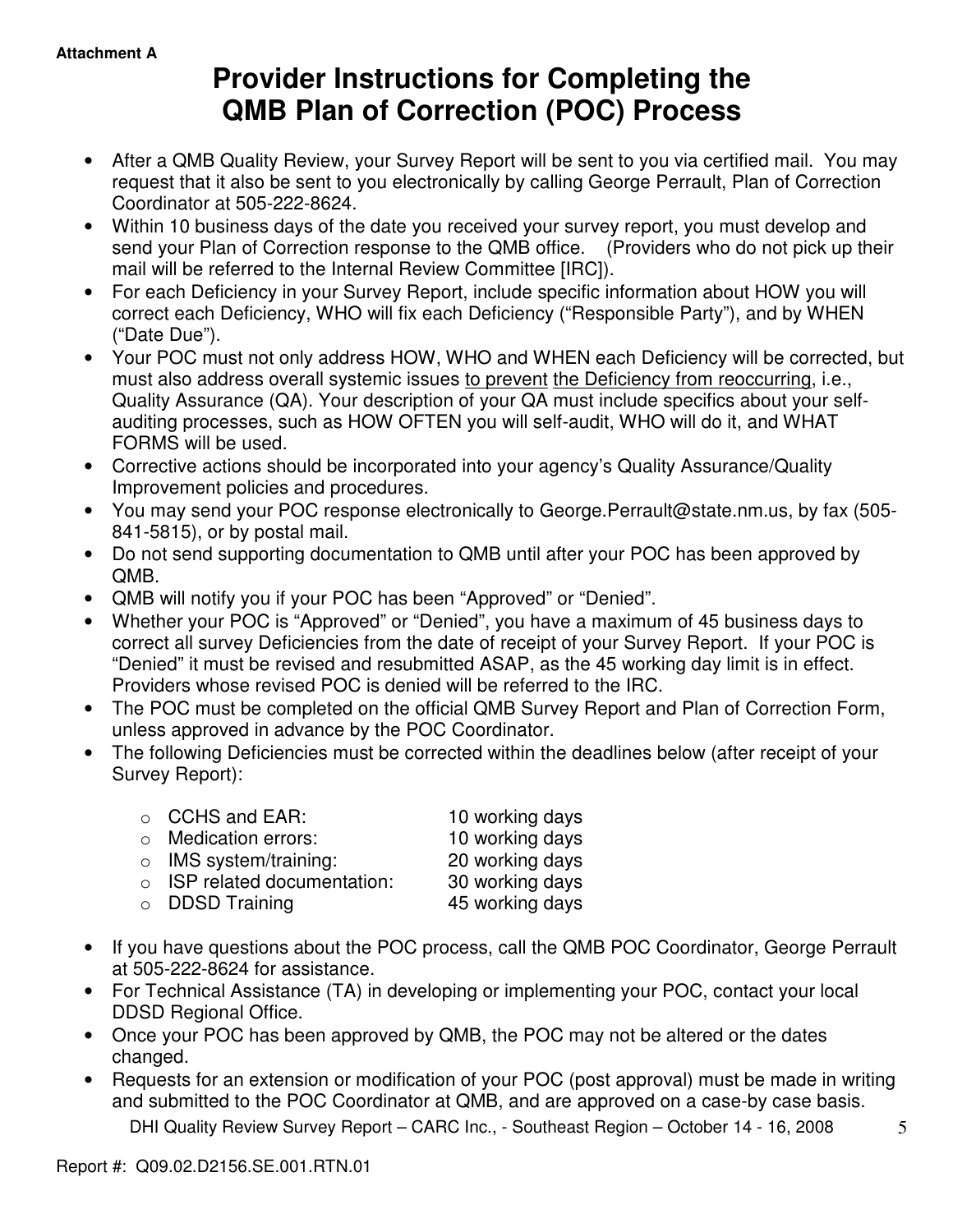- When submitting supporting documentation, organize your documents by Tag #s, and annotate or label each document using Individual #s.
- Do not submit original documents, copies are fine. Originals must be maintained in the agency/client file(s) as per DDSD Standards.
- Failure to submit, complete or implement your POC within the required timeframes will result in a referral to the IRC and the possible imposition of a \$200 per day Civil Monetary Penalty until it is received, completed and/or implemented.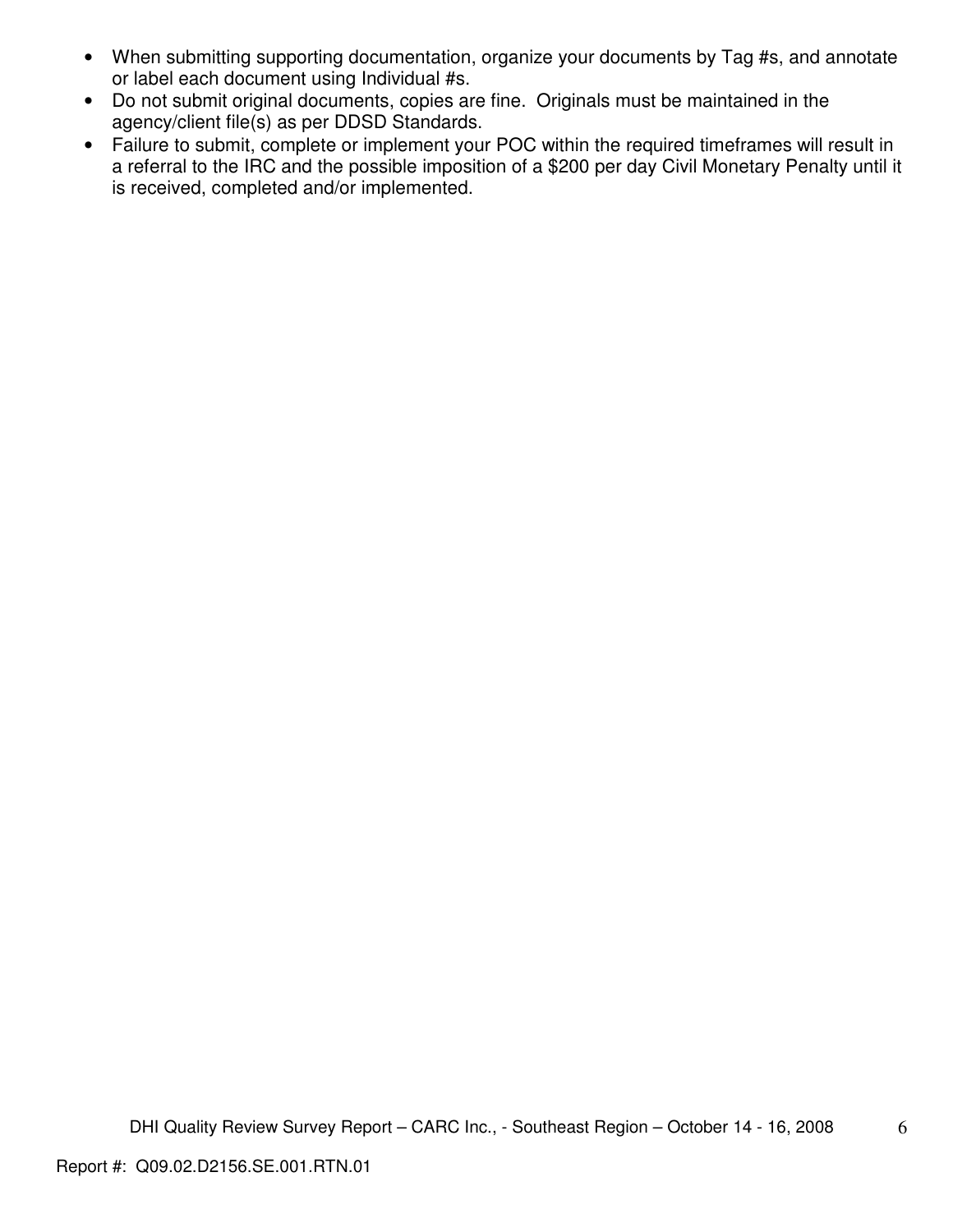# **QMB Scope and Severity Matrix of survey results**

Each deficiency in your Report of Findings is scored on a Scope and Severity Scale. The culmination of each deficiency's Scope and Severity is used to determine degree of compliance to standards and regulations and level of QMB Certification.

|                 |                  |                                                                |                                  | <b>SCOPE</b>                |                                               |
|-----------------|------------------|----------------------------------------------------------------|----------------------------------|-----------------------------|-----------------------------------------------|
|                 |                  |                                                                | <b>Isolated</b><br>$01\% - 15\%$ | <b>Pattern</b><br>16% - 79% | <b>Widespread</b><br>80% - 100%               |
| <b>SEVERITY</b> | High Impact      | Immediate<br>Jeopardy to<br>individual health<br>and or safety | J.                               | K.                          | L.                                            |
|                 |                  | <b>Actual harm</b>                                             | G.                               | Н.                          | I.                                            |
|                 |                  | No Actual Harm<br><b>Potential for more</b>                    | D.                               | Ε.                          | $F.$ (3 or more)                              |
|                 | Medium<br>Impact | than minimal harm                                              | $D.$ (2 or less)                 |                             | <b>F.</b> (no conditions<br>of participation) |
|                 | Low<br>Impact    | No Actual Harm<br>Minimal potential<br>for harm.               | A.                               | Β.                          | C.                                            |

Scope and Severity Definitions:

#### Key to Scope scale:

#### Isolated:

A deficiency that is limited to 1% to 15% of the sample, usually impacting no more than one or two individuals in the sample.

#### Pattern:

A deficiency that impacts a number or group of individuals from 16% to 79% of the sample is defined as a pattern finding. Pattern findings suggest the need for system wide corrective actions.

# Widespread:

A deficiency that impacts most or all (80% to 100%) of the individuals in the sample is defined as widespread or pervasive. Widespread findings suggest the need for system wide corrective actions as well as the need to implement a Continuous Quality Improvement process to improve or build infrastructure. Widespread findings must be referred to the Internal Review Committee for review and possible actions or sanctions.

#### Key to Severity scale: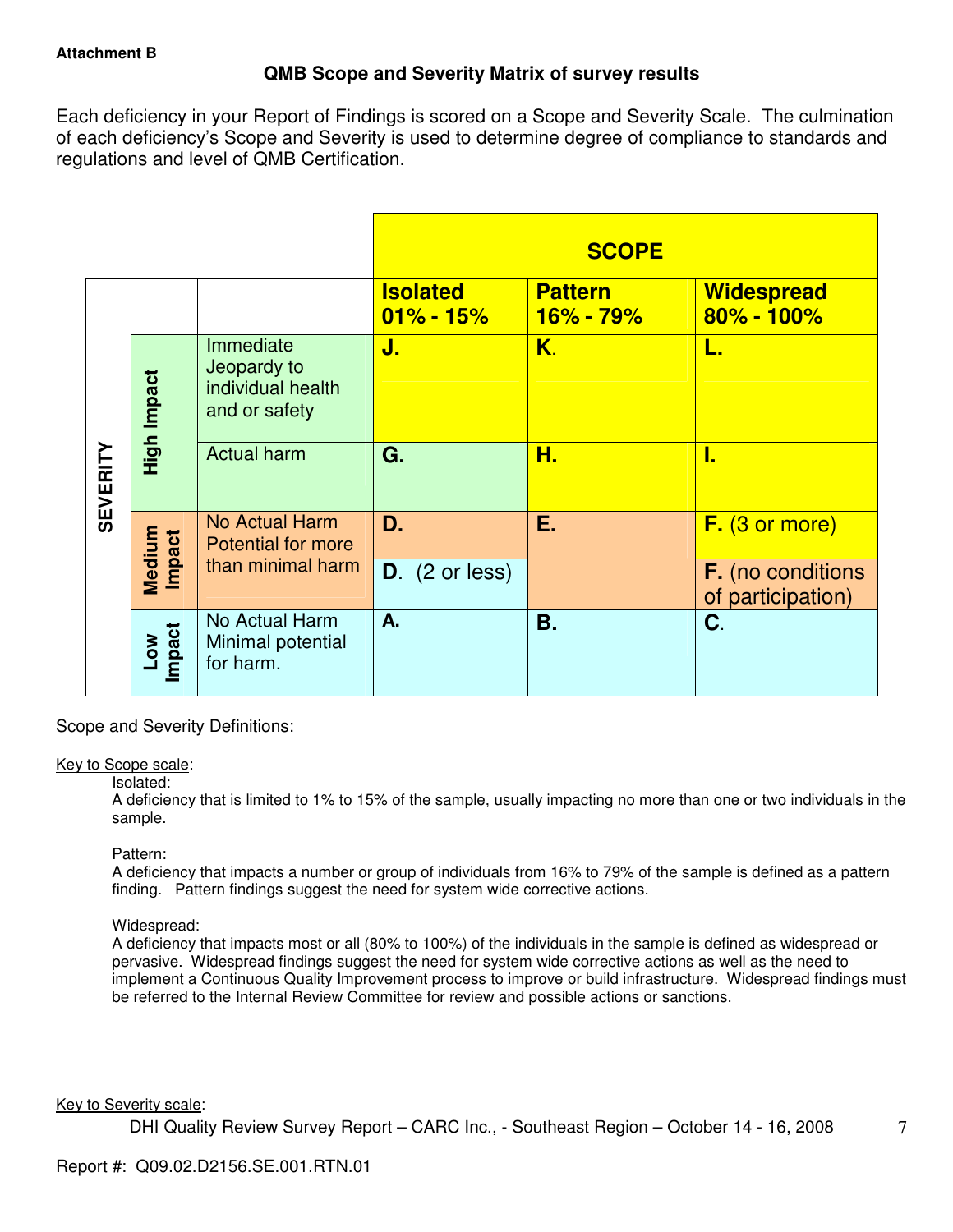Low Impact Severity: (Blue)

Low level findings have no or minimal potential for harm to an individual. Providers that have no findings above a "C" level may receive a "Quality" Certification approval rating from QMB.

Medium Impact Severity: (Tan)

Medium level findings have a potential for harm to an individual. Providers that have no findings above a "F" level and/or no more than two F level findings and no F level Conditions of Participation may receive a "Merit" Certification approval rating from QMB.

High Impact Severity: (Green or Yellow)

High level findings are when harm to an individual has occurred. Providers that have no findings above "I" level may only receive a "Standard" Approval rating from QMB and will be referred to the IRC.

High Impact Severity: (Yellow)

"J, K, and L" Level findings:

This is a finding of Immediate Jeopardy. If a provider is found to have "I" level findings or higher, with an outcome of Immediate Jeopardy, including repeat findings or Conditions of Participation they will be referred to the Internal Review Committee.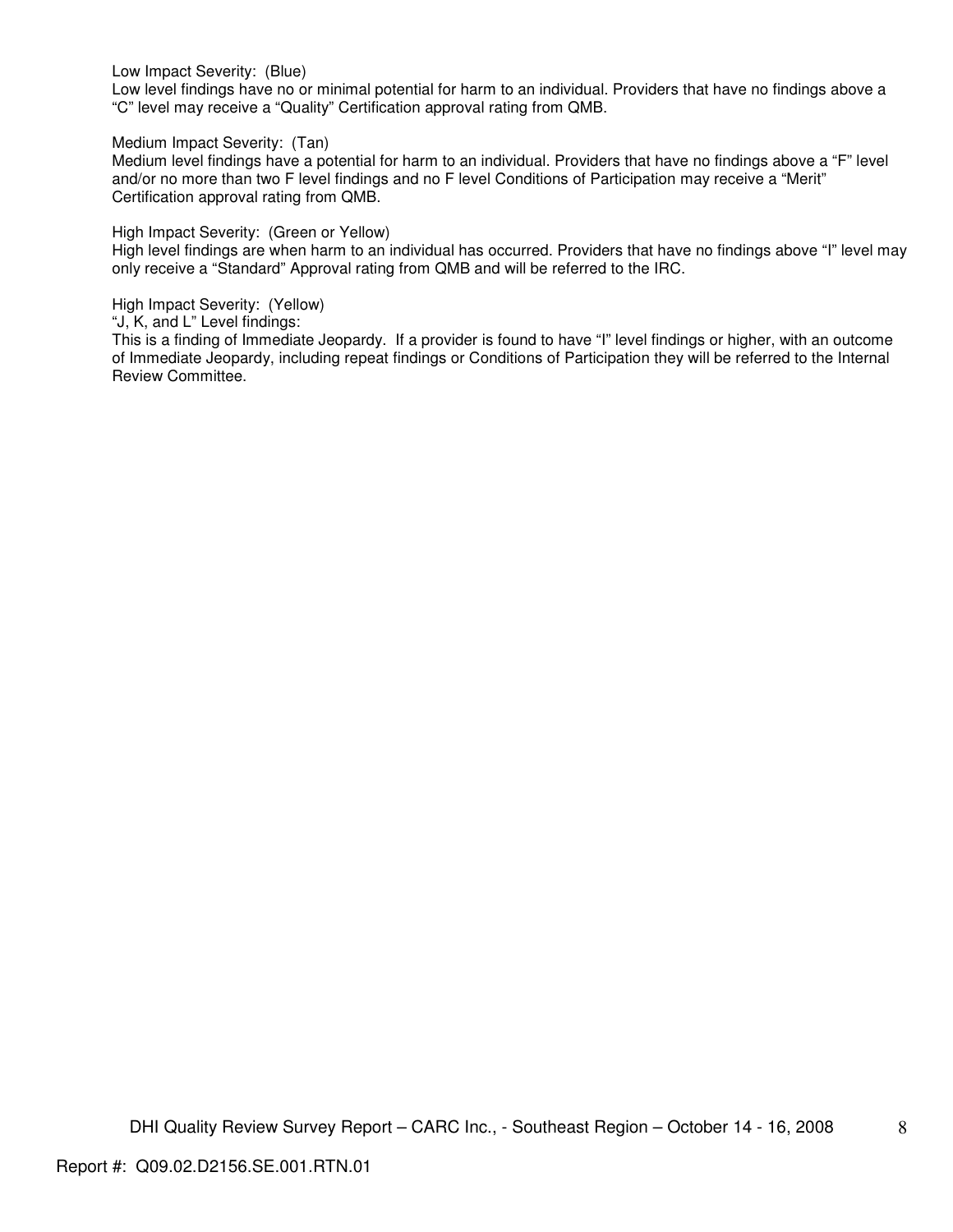# **Guidelines for the Provider Informal Reconsideration of Finding (IRF) Process**

# **Introduction:**

Throughout the process, surveyors are openly communicating with providers. Open communication means that surveyors have clarified issues and/or requested missing information before completing the review. Regardless, there may still be instances where the provider disagrees with a specific finding.

To informally dispute a finding the provider must request in writing an Informal Reconsideration of the Finding (IRF) to the QMB Deputy Bureau Chief **within 10 working days** of receipt of the final report.

The written request for an IRF must be completed on the **QMB Request for Informal Reconsideration of Finding Form** (available on the QMB website) and must specify in detail the request for reconsideration and why the finding is inaccurate. The **IRF request must include all supporting documentation or evidence that was not previously reviewed during the survey process.** 

## **The following limitations apply to the IRF process:**

- The request for an IRF and all supporting evidence must be received in 10 days.
- Findings based on evidence requested during the survey and not provided may not be subject to reconsideration.
- The supporting documentation must be new evidence not previously reviewed by the survey team.
- Providers must continue to complete their plan of correction during the IRF process
- Providers may not request an IRF to challenge the Scope and Severity of a finding.
- Providers may not request an IRF to challenge the sampling methodology.
- Providers may not request an IRF based on disagreement with the nature of the standard or regulation.
- Providers may not request an IRF to challenge the team composition
- Providers may not request an IRF to challenge the QMB Quality Approval Rating and the length of their DDSD provider contract.

## **A Provider forfeits the right to an IRF if the request is not made within 10 working days of receiving the report and does not include all supporting documentation or evidence to show compliance with the standards and regulations.**

QMB has 30 working days to complete the review and notify the provider of the decision. The request will be reviewed by the IRF committee. The Provider will be notified in writing of the ruling, no face to face meeting will be conducted.

When a Provider requests that a finding be reconsidered, it does not stop or delay the Plan of Correction process. **Providers must continue to complete the Plan of Correction, including the finding in dispute regardless of the IRF status.** If a finding is successfully reconsidered, it will be noted and will be removed or modified from the report. It should be noted that in some cases a Plan of Correction may be completed prior to the IRF process being completed. The provider will be notified in writing on the decisions of the IRF committee.

#### **Administrative Review Process:**

If a Provider desires to challenge the decision of the IRF committee they may request an Administrative Review by the DHI and DDSD Director. The Request must be made in writing to the QMB Bureau Chief and received within 5 days of notification from the IRF decision.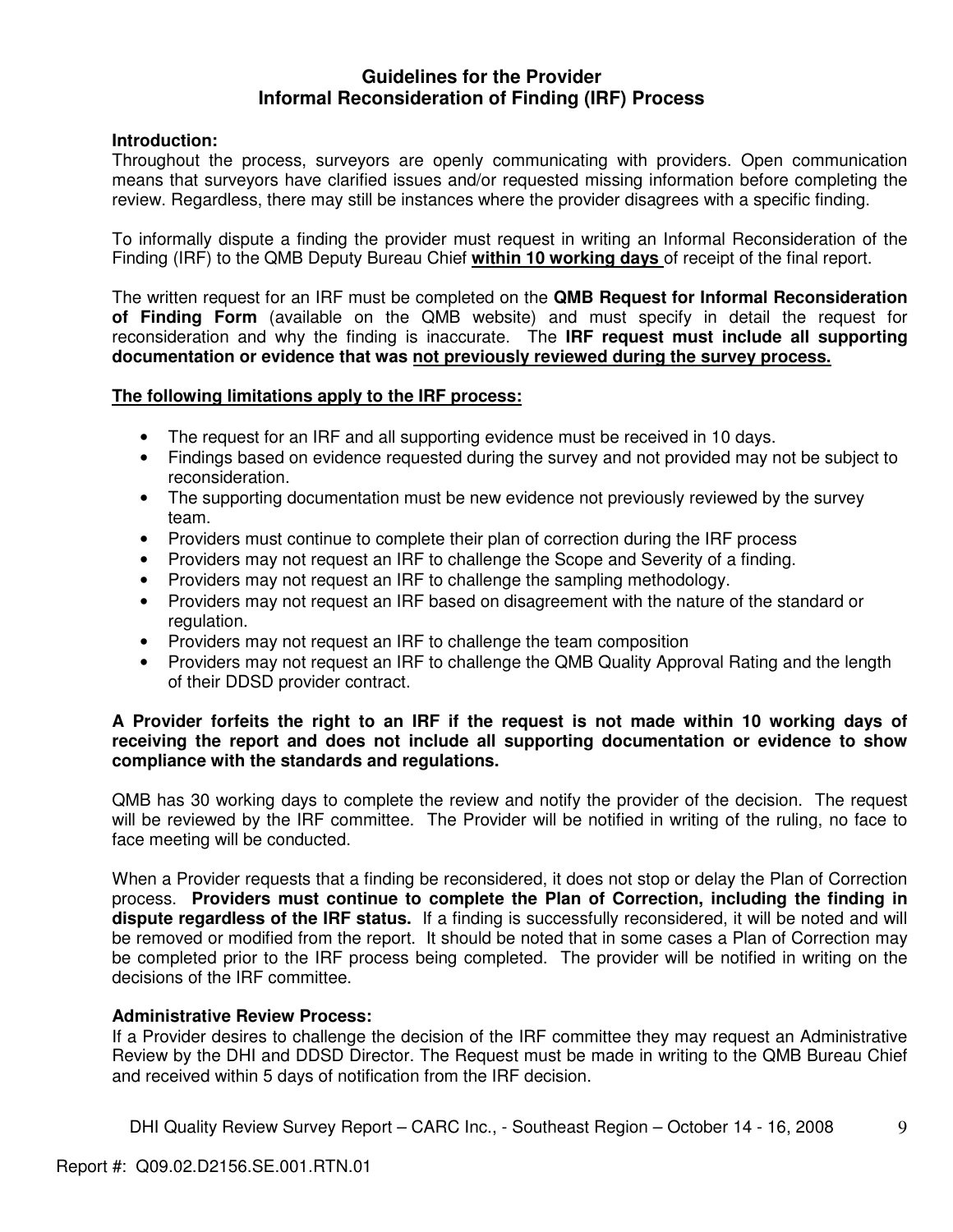# **Regarding IRC Sanctions:**

The Informal Reconsideration of the Finding process is a separate process specific to QMB Survey Findings and should not be confused with any process associated with IRC Sanctions.

If a Provider desires to Dispute or Appeal an IRC Sanction that is a separate and different process. Providers may choose the Informal Dispute Resolution Process or the Formal Medicaid Fair Hearing Process to dispute or appeal IRC sanctions, please refer to the DOH Sanction policy and section 39 of the provider contract agreement.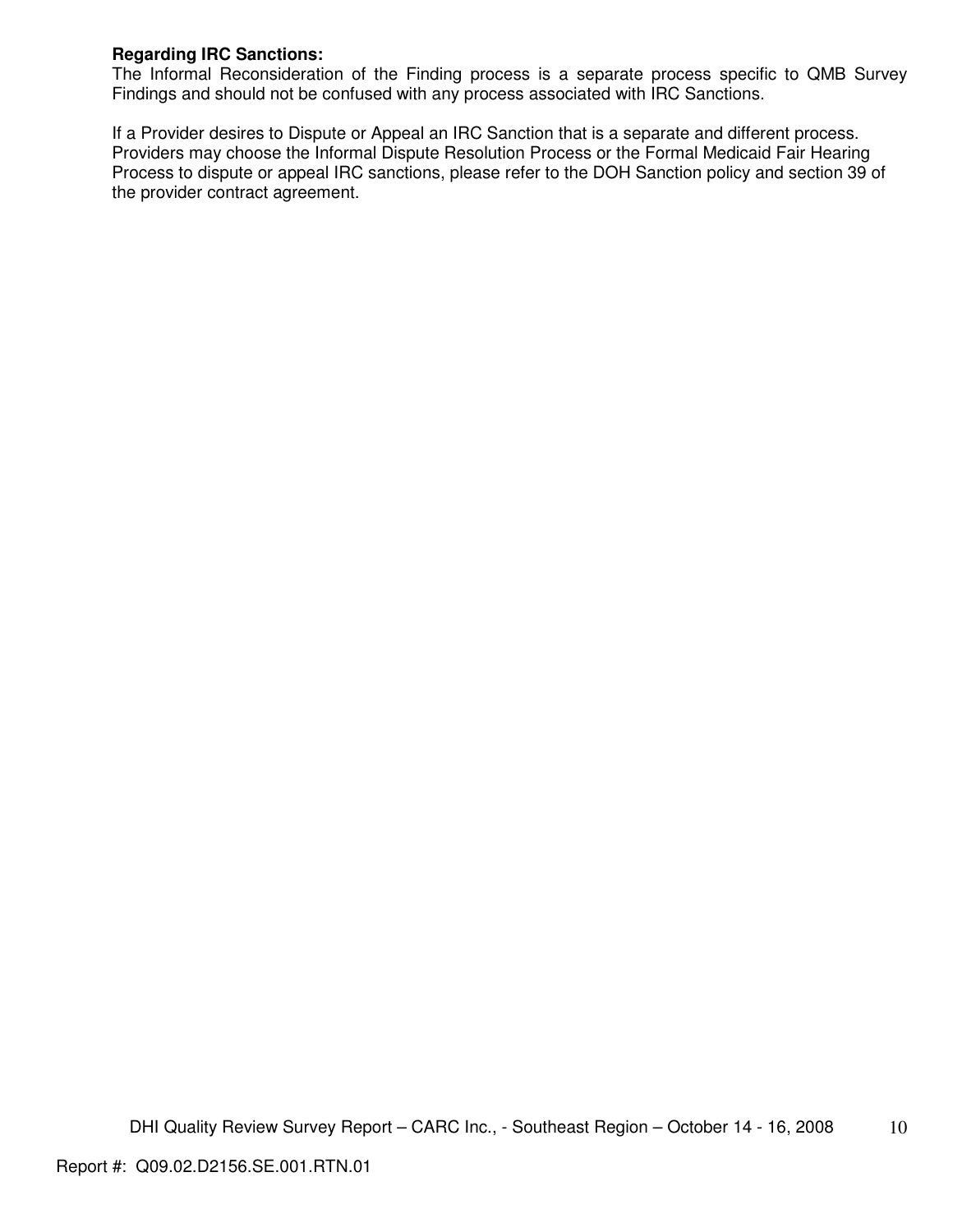| <b>Agency:</b>   | <b>CARC, Inc. - Southeast Region</b>                                                                                                            |
|------------------|-------------------------------------------------------------------------------------------------------------------------------------------------|
| Program:         | Developmental Disabilities Waiver                                                                                                               |
| Service:         | Community Living (Supported Living & Independent Living) & Community Inclusion (Community Access, Supported<br>Employment & Adult Habilitation) |
| Monitoring Type: | Routine                                                                                                                                         |
| Date of Survey:  | October 14 - 16, 2008                                                                                                                           |

| <b>Statute</b>                                     | <b>Deficiency</b>                                      | <b>Agency Plan of Correction and</b> | Date Due |
|----------------------------------------------------|--------------------------------------------------------|--------------------------------------|----------|
|                                                    |                                                        | <b>Responsible Party</b>             |          |
| Tag #1A08 Agency Case File                         | <b>Scope and Severity Rating: B</b>                    |                                      |          |
| Developmental Disabilities (DD) Waiver Service     | Based on record review, the Agency failed to           |                                      |          |
| Standards effective 4/1/2007                       | maintain at the administrative office a                |                                      |          |
| <b>CHAPTER 1 II. PROVIDER AGENCY</b>               | confidential case file for 3 of 8 individuals.         |                                      |          |
| <b>REQUIREMENTS:</b> The objective of these        |                                                        |                                      |          |
| standards is to establish Provider Agency policy,  | Review of the Agency individual case files             |                                      |          |
| procedure and reporting requirements for DD        | revealed the following items were missing,             |                                      |          |
| Medicaid Waiver program. These requirements        | incomplete, and/or not current:                        |                                      |          |
| apply to all such Provider Agency staff, whether   |                                                        |                                      |          |
| directly employed or subcontracting with the       | Annual ISP (#4 & 5)<br>$\bullet$                       |                                      |          |
| Provider Agency. Additional Provider Agency        |                                                        |                                      |          |
| requirements and personnel qualifications may      | ISP Signature Page (#4 & 5)<br>$\bullet$               |                                      |          |
| be applicable for specific service standards.      |                                                        |                                      |          |
| D. Provider Agency Case File for the               | Addendum A (#4 & 5)<br>$\bullet$                       |                                      |          |
| Individual: All Provider Agencies shall maintain   |                                                        |                                      |          |
| at the administrative office a confidential case   | Individual Specific Training (Addendum B)<br>$\bullet$ |                                      |          |
| file for each individual. Case records belong to   | (#4 & 5)                                               |                                      |          |
| the individual receiving services and copies shall |                                                        |                                      |          |
| be provided to the receiving agency whenever       | Positive Behavioral Plan (#5)<br>$\bullet$             |                                      |          |
| an individual changes providers. The record        |                                                        |                                      |          |
| must also be made available for review when        | Speech Therapy Plan (#1)<br>$\bullet$                  |                                      |          |
| requested by DOH, HSD or federal government        |                                                        |                                      |          |
| representatives for oversight purposes. The        |                                                        |                                      |          |
| individual's case file shall include the following |                                                        |                                      |          |
| requirements:                                      |                                                        |                                      |          |
| Emergency contact information, including<br>(1)    |                                                        |                                      |          |
| the individual's address, telephone number,        |                                                        |                                      |          |
| names and telephone numbers of relatives,          |                                                        |                                      |          |
| or guardian or conservator, physician's            |                                                        |                                      |          |
| name(s) and telephone number(s),                   |                                                        |                                      |          |
| pharmacy name, address and telephone               |                                                        |                                      |          |
| number, and health plan if appropriate;            |                                                        |                                      |          |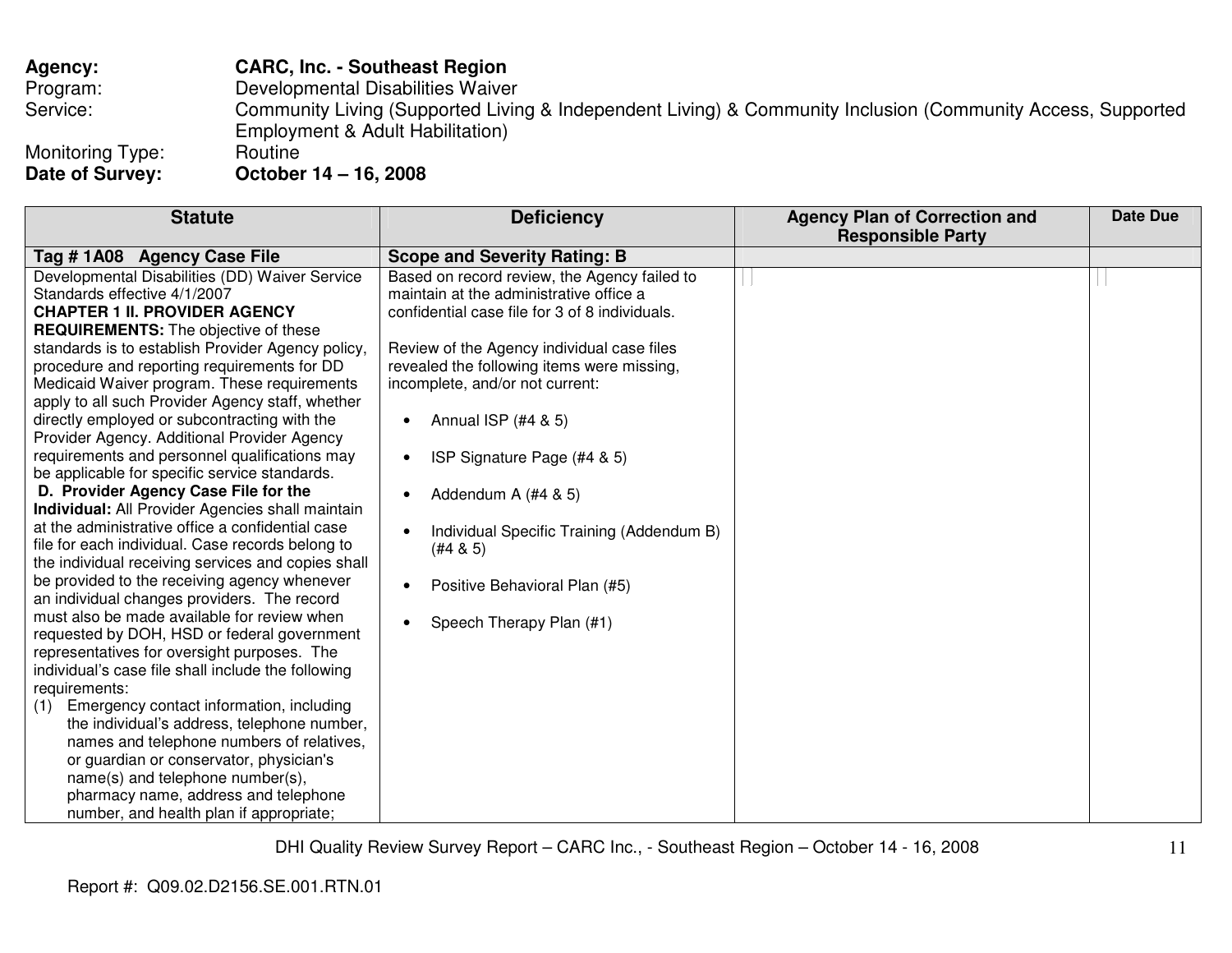| (2) | The individual's complete and current ISP,     |  |  |
|-----|------------------------------------------------|--|--|
|     | with all supplemental plans specific to the    |  |  |
|     | individual, and the most current completed     |  |  |
|     | Health Assessment Tool (HAT);                  |  |  |
| (3) | Progress notes and other service delivery      |  |  |
|     | documentation;                                 |  |  |
| (4) | Crisis Prevention/Intervention Plans, if there |  |  |
|     | are any for the individual;                    |  |  |
| (5) | A medical history, which shall include at      |  |  |
|     | least demographic data, current and past       |  |  |
|     | medical diagnoses including the cause (if      |  |  |
|     | known) of the developmental disability,        |  |  |
|     | psychiatric diagnoses, allergies (food,        |  |  |
|     | environmental, medications),                   |  |  |
|     | immunizations, and most recent physical        |  |  |
|     | exam;                                          |  |  |
| (6) | When applicable, transition plans              |  |  |
|     | completed for individuals at the time of       |  |  |
|     | discharge from Fort Stanton Hospital or Los    |  |  |
|     | Lunas Hospital and Training School; and        |  |  |
| (7) | Case records belong to the individual          |  |  |
|     | receiving services and copies shall be         |  |  |
|     | provided to the individual upon request.       |  |  |
| (8) | The receiving Provider Agency shall be         |  |  |
|     | provided at a minimum the following            |  |  |
|     | records whenever an individual changes         |  |  |
|     | provider agencies:                             |  |  |
|     | (a) Complete file for the past 12 months;      |  |  |
|     | (b) ISP and quarterly reports from the current |  |  |
|     | and prior ISP year;                            |  |  |
|     | (c) Intake information from original admission |  |  |
|     | to services; and                               |  |  |
|     | (d) When applicable, the Individual Transition |  |  |
|     | Plan at the time of discharge from Los         |  |  |
|     | Lunas Hospital and Training School or Ft.      |  |  |
|     | Stanton Hospital.                              |  |  |
|     |                                                |  |  |
|     |                                                |  |  |
|     |                                                |  |  |
|     |                                                |  |  |
|     |                                                |  |  |
|     |                                                |  |  |
|     |                                                |  |  |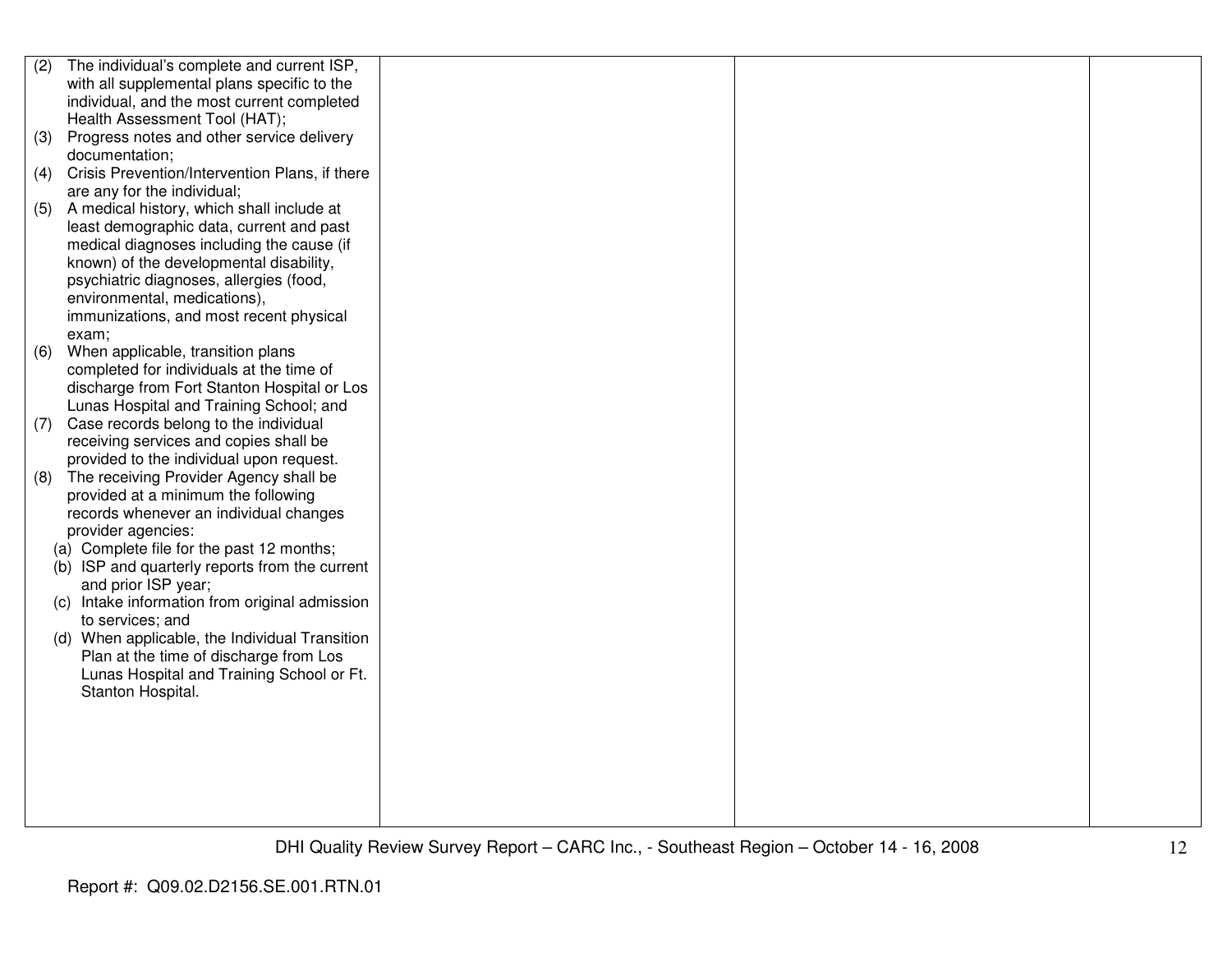| Tag # 1A15 Healthcare Documentation                    | <b>Scope and Severity Rating: A</b>          |  |
|--------------------------------------------------------|----------------------------------------------|--|
| <b>Developmental Disabilities (DD) Waiver</b>          | Based on record review, the Agency failed to |  |
| Service Standards Chapter 1. III. E. (1 - 4)           | maintain the required documentation in the   |  |
| <b>CHAPTER 1. III. PROVIDER AGENCY</b>                 | Individuals Agency Record as required per    |  |
| <b>DOCUMENTATION OF SERVICE DELIVERY</b>               | standard for 3 of 8 individuals.             |  |
| <b>AND LOCATION</b>                                    |                                              |  |
|                                                        | The following were not found or not current: |  |
| E. Healthcare Documentation by Nurses For              |                                              |  |
| <b>Community Living Services, Community</b>            | <b>Crisis Plans</b><br>$\bullet$             |  |
| <b>Inclusion Services and Private Duty Nursing</b>     | • Aspiration (#3)                            |  |
| <b>Services:</b> Nursing services must be available as | • Seizures (#8)                              |  |
| needed and documented for Provider Agencies            | • Respiratory (#6)                           |  |
| delivering Community Living Services,                  |                                              |  |
| Community Inclusion Services and Private Duty          | <b>Health Care Plans</b>                     |  |
| Nursing Services.                                      | • Potential for Skin Breakdown (#3)          |  |
| (1) Documentation of nursing assessment                | • Aspiration (#3)                            |  |
| activities                                             | • Tardive Dyskensia (#3)                     |  |
| (a) The following hierarchy shall be used to           |                                              |  |
| determine which provider agency is responsible         |                                              |  |
| for completion of the HAT and MAAT and related         |                                              |  |
| subsequent planning and training:                      |                                              |  |
| (i) Community living services provider agency;         |                                              |  |
| (ii) Private duty nursing provider agency;             |                                              |  |
| (iii) Adult habilitation provider agency;              |                                              |  |
| (iv) Community access provider agency; and             |                                              |  |
| (v) Supported employment provider agency.              |                                              |  |
| (b) The provider agency must arrange for their         |                                              |  |
| nurse to complete the Health Assessment Tool           |                                              |  |
| (HAT) and the Medication Administration                |                                              |  |
| Assessment Tool (MAAT) on at least an annual           |                                              |  |
| basis for each individual receiving community          |                                              |  |
| living, community inclusion or private duty            |                                              |  |
| nursing services, unless the provider agency           |                                              |  |
| arranges for the individual's Primary Care             |                                              |  |
| Practitioner (PCP) to voluntarily complete these       |                                              |  |
| assessments in lieu of the agency nurse. Agency        |                                              |  |
| nurses may also complete these assessments in          |                                              |  |
| collaboration with the Primary Care Practitioner if    |                                              |  |
| they believe such consultation is necessary for        |                                              |  |
| an accurate assessment. Family Living Provider         |                                              |  |
| Agencies have the option of having the                 |                                              |  |
| subcontracted caregiver complete the HAT               |                                              |  |
| instead of the nurse or PCP, if the caregiver is       |                                              |  |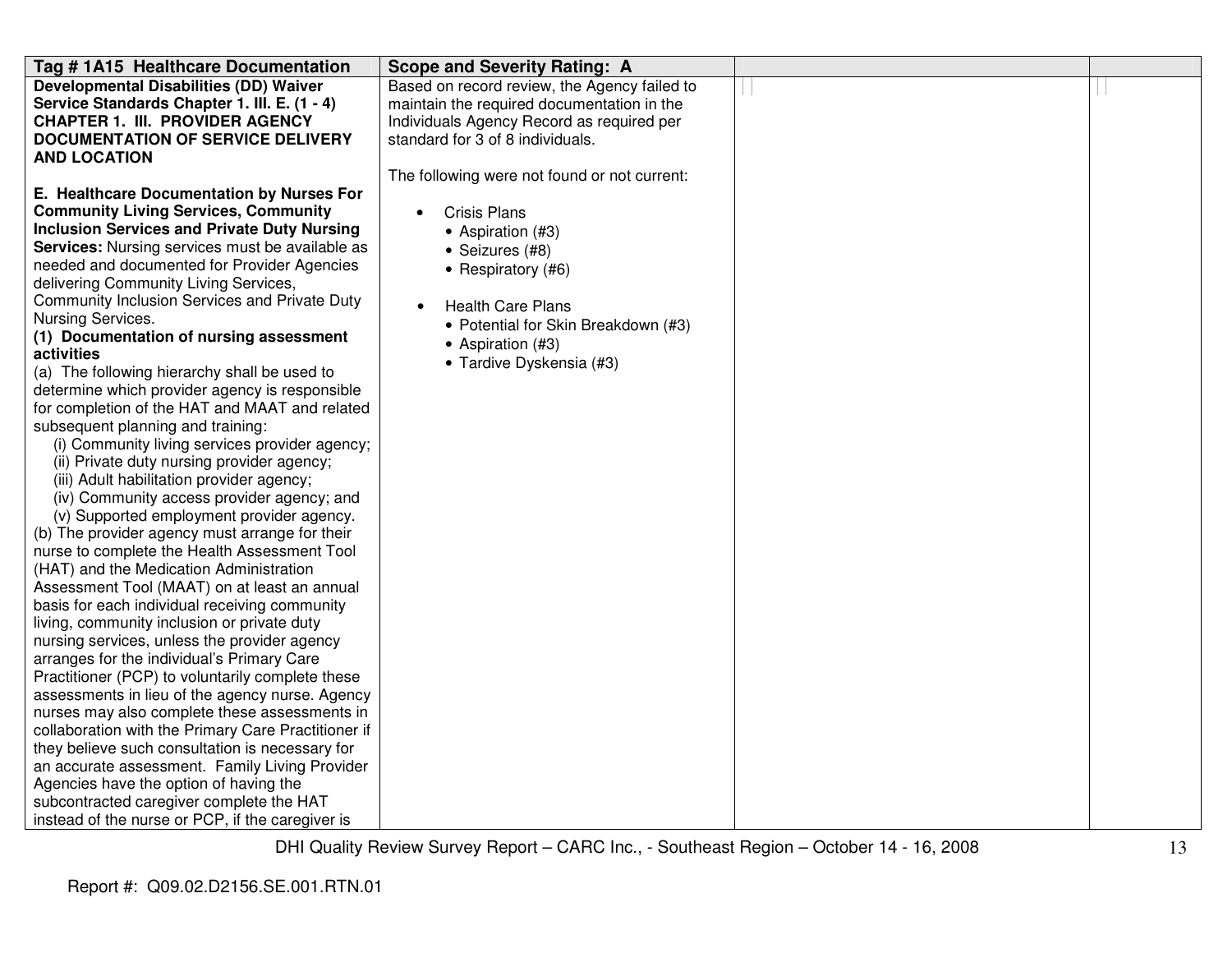| comfortable doing so. However, the agency               |  |  |
|---------------------------------------------------------|--|--|
| nurse must be available to assist the caregiver         |  |  |
| upon request.                                           |  |  |
| (c) For newly allocated individuals, the HAT and        |  |  |
| the MAAT must be completed within seventy-two           |  |  |
| (72) hours of admission into direct services or         |  |  |
| two weeks following the initial ISP, whichever          |  |  |
| comes first.                                            |  |  |
| (d) For individuals already in services, the HAT        |  |  |
| and the MAAT must be completed at least                 |  |  |
| fourteen (14) days prior to the annual ISP              |  |  |
| meeting and submitted to all members of the             |  |  |
| interdisciplinary team. The HAT must also be            |  |  |
| completed at the time of any significant change         |  |  |
| in clinical condition and upon return from any          |  |  |
| hospitalizations. In addition to annually, the          |  |  |
| MAAT must be completed at the time of any               |  |  |
| significant change in clinical condition, when a        |  |  |
| medication regime or route change requires              |  |  |
| delivery by licensed or certified staff, or when an     |  |  |
| individual has completed additional training            |  |  |
| designed to improve their skills to support self-       |  |  |
| administration (see DDSD Medication                     |  |  |
| Assessment and Delivery Policy).                        |  |  |
| (e) Nursing assessments conducted to                    |  |  |
| determine current health status or to evaluate a        |  |  |
| change in clinical condition must be documented         |  |  |
| in a signed progress note that includes time and        |  |  |
| date as well as <i>subjective</i> information including |  |  |
| the individual complaints, signs and symptoms           |  |  |
| noted by staff, family members or other team            |  |  |
| members; objective information including vital          |  |  |
| signs, physical examination, weight, and other          |  |  |
| pertinent data for the given situation (e.g.,           |  |  |
| seizure frequency, method in which temperature          |  |  |
| taken); assessment of the clinical status, and          |  |  |
| plan of action addressing relevant aspects of all       |  |  |
| active health problems and follow up on any             |  |  |
| recommendations of medical consultants.                 |  |  |
| (2) Health related plans                                |  |  |
| (a) For individuals with chronic conditions that        |  |  |
| have the potential to exacerbate into a life-           |  |  |
|                                                         |  |  |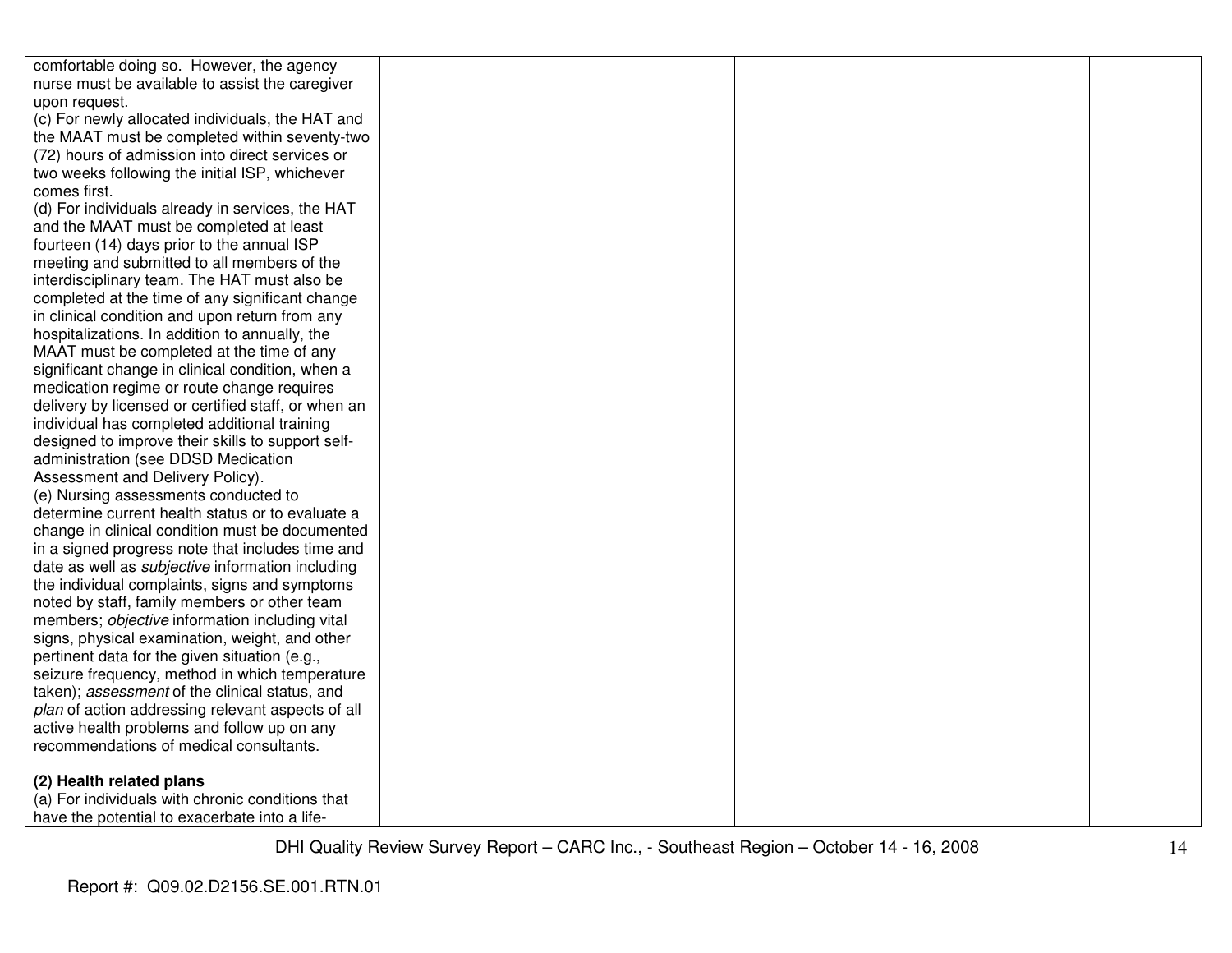| threatening situation, a medical crisis prevention       |  |  |
|----------------------------------------------------------|--|--|
| and intervention plan must be written by the             |  |  |
| nurse or other appropriately designated                  |  |  |
| healthcare professional.                                 |  |  |
| (b) Crisis prevention and intervention plans must        |  |  |
| be written in user-friendly language that is easily      |  |  |
| understood by those implementing the plan.               |  |  |
| (c) The nurse shall also document training               |  |  |
| regarding the crisis prevention and intervention         |  |  |
| plan delivered to agency staff and other team            |  |  |
| members, clearly indicating competency                   |  |  |
| determination for each trainee.                          |  |  |
| (d) If the individual receives services from             |  |  |
| separate agencies for community living and               |  |  |
| community inclusion services, nurses from each           |  |  |
| agency shall collaborate in the development of           |  |  |
| and training delivery for crisis prevention and          |  |  |
| intervention plans to assure maximum                     |  |  |
| consistency across settings.                             |  |  |
|                                                          |  |  |
| (3) For all individuals with a HAT score of 4, 5 or      |  |  |
| 6, the nurse shall develop a comprehensive               |  |  |
| healthcare plan that includes health related             |  |  |
| supports identified in the ISP (The healthcare           |  |  |
| plan is the equivalent of a nursing care plan; two       |  |  |
| separate documents are not required nor<br>recommended): |  |  |
| (a) Each healthcare plan must include a                  |  |  |
| statement of the person's healthcare needs and           |  |  |
| list measurable goals to be achieved through             |  |  |
| implementation of the healthcare plan. Needs             |  |  |
| statements may be based upon supports needed             |  |  |
| for the individual to maintain a current strength,       |  |  |
| ability or skill related to their health, prevention     |  |  |
| measures, and/or supports needed to remediate,           |  |  |
| minimize or manage an existing health condition.         |  |  |
| (b) Goals must be measurable and shall be                |  |  |
| revised when an individual has met the goal and          |  |  |
| has the potential to attain additional goals or no       |  |  |
| longer requires supports in order to maintain the        |  |  |
| goal.                                                    |  |  |
| (c) Approaches described in the plan shall be            |  |  |
| individualized to reflect the individual's unique        |  |  |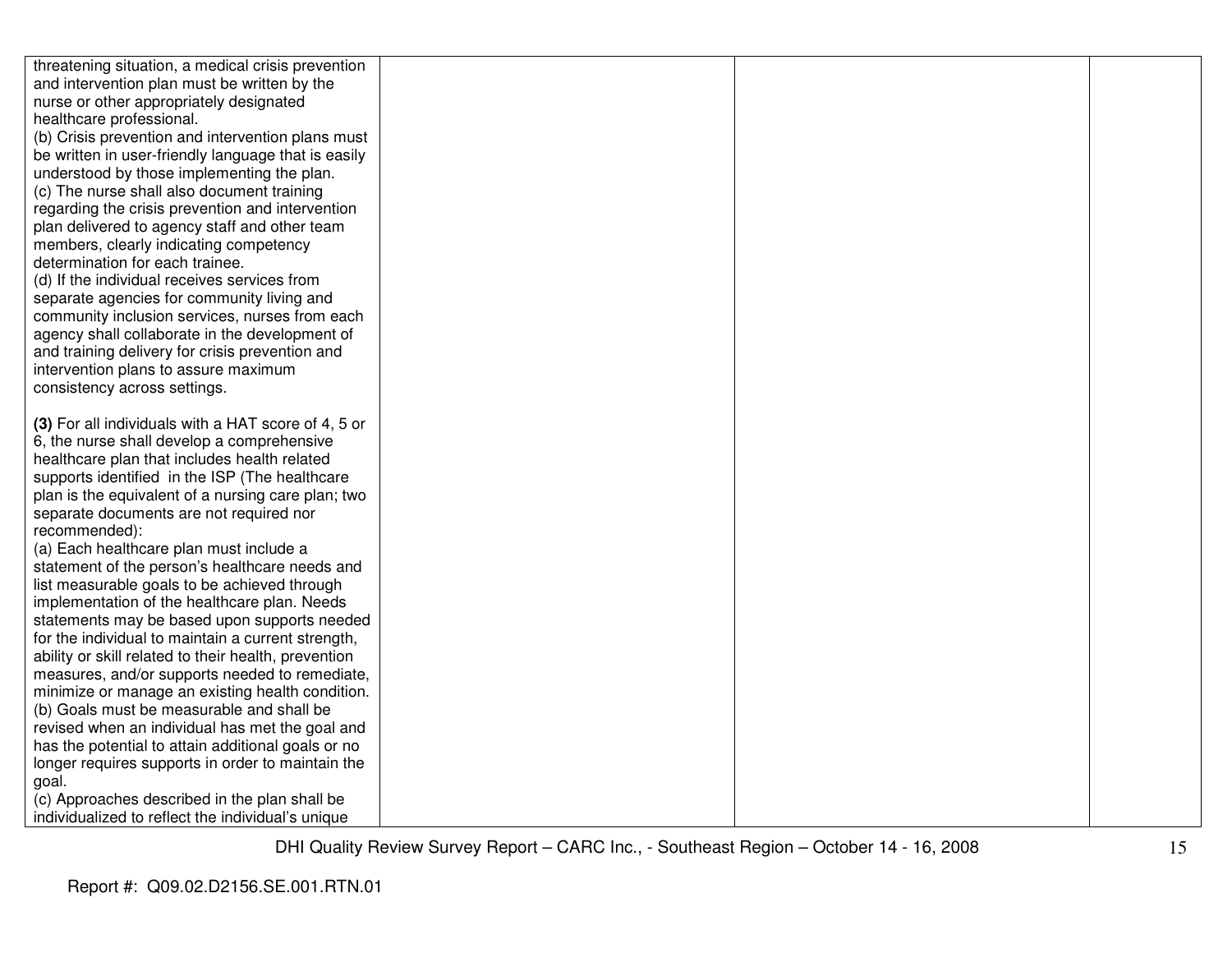| needs, provide guidance to the caregiver(s) and    |  |  |
|----------------------------------------------------|--|--|
| designed to support successful interactions.       |  |  |
| Some interventions may be carried out by staff,    |  |  |
| family members or other team members, and          |  |  |
| other interventions may be carried out directly by |  |  |
| the nurse - persons responsible for each           |  |  |
| intervention shall be specified in the plan.       |  |  |
| (d) Healthcare plans shall be written in language  |  |  |
| that will be easily understood by the person(s)    |  |  |
| identified as implementing the interventions.      |  |  |
| (e) The nurse shall also document training on      |  |  |
| the healthcare plan delivered to agency staff and  |  |  |
| other team members, clearly indicating             |  |  |
| competency determination for each trainee. If      |  |  |
| the individual receives services from separate     |  |  |
| agencies for community living and community        |  |  |
| inclusion services, nurses from each agency        |  |  |
| shall collaborate in the development of and        |  |  |
| training delivery for healthcare plans to assure   |  |  |
| maximum consistency across settings.               |  |  |
| (f) Healthcare plans must be updated to reflect    |  |  |
| relevant discharge orders whenever an              |  |  |
| individual returns to services following a         |  |  |
| hospitalization.                                   |  |  |
| (g) All crisis prevention and intervention plans   |  |  |
| and healthcare plans shall include the             |  |  |
| individual's name and date on each page and        |  |  |
| shall be signed by the author.                     |  |  |
| (h) Crisis prevention and intervention plans as    |  |  |
| well as healthcare plans shall be reviewed by the  |  |  |
| nurse at least quarterly, and updated as needed.   |  |  |
|                                                    |  |  |
| (4) General Nursing Documentation                  |  |  |
| (a) The nurse shall complete legible and signed    |  |  |
| progress notes with date and time indicated that   |  |  |
| describe all interventions or interactions         |  |  |
| conducted with individuals served as well as all   |  |  |
| interactions with other healthcare providers       |  |  |
| serving the individual. All interactions shall be  |  |  |
| documented whether they occur by phone or in       |  |  |
| person.                                            |  |  |
| (b) For individuals with a HAT score of 4, 5 or 6, |  |  |
| or who have identified health concerns in their    |  |  |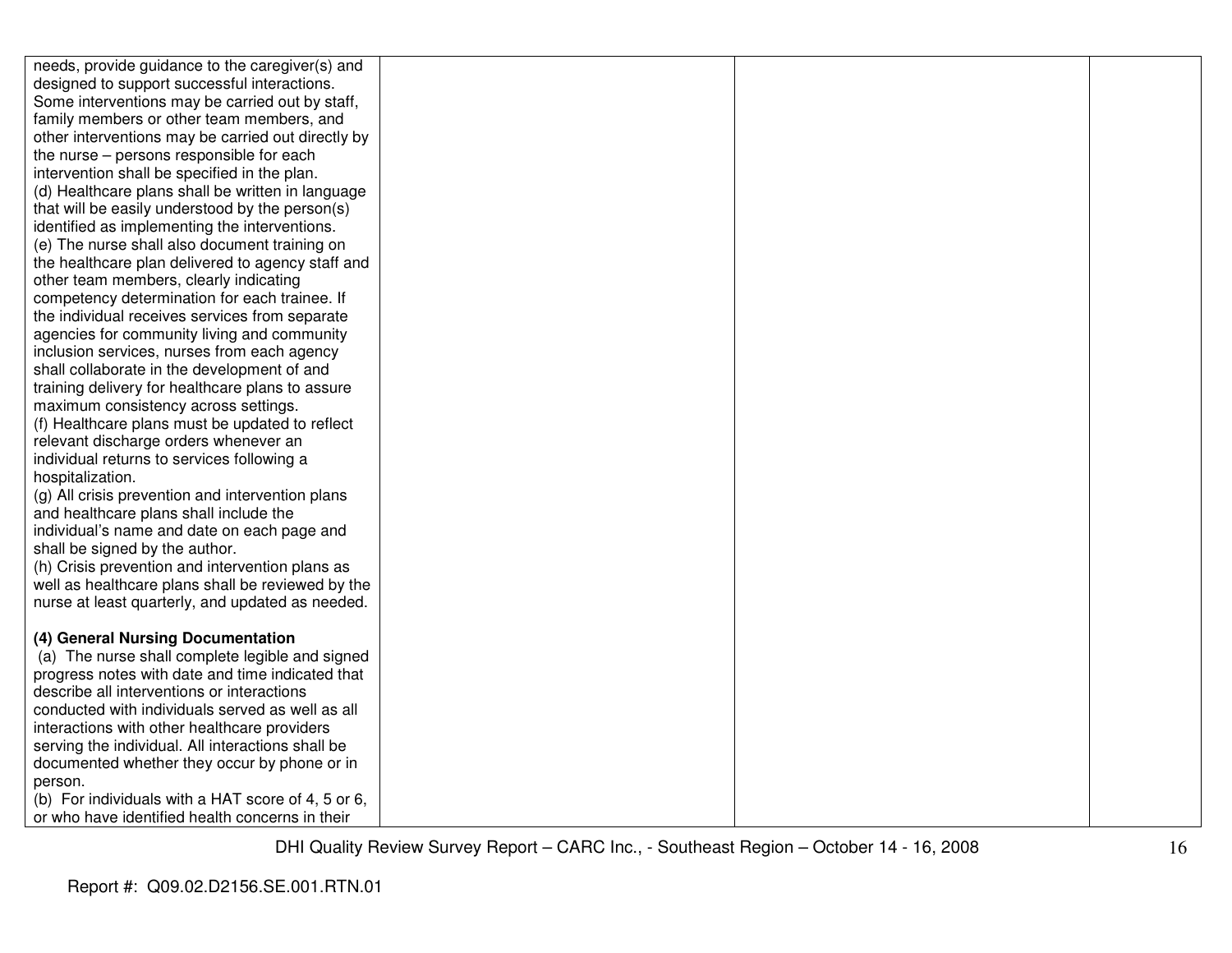| ISP, the nurse shall provide the interdisciplinary<br>team with a quarterly report that indicates<br>current health status and progress to date on<br>health related ISP desired outcomes and action |  |  |
|------------------------------------------------------------------------------------------------------------------------------------------------------------------------------------------------------|--|--|
|                                                                                                                                                                                                      |  |  |
|                                                                                                                                                                                                      |  |  |
|                                                                                                                                                                                                      |  |  |
| plans as well as progress toward goals in the healthcare plan.                                                                                                                                       |  |  |
|                                                                                                                                                                                                      |  |  |
|                                                                                                                                                                                                      |  |  |
|                                                                                                                                                                                                      |  |  |
|                                                                                                                                                                                                      |  |  |
|                                                                                                                                                                                                      |  |  |
|                                                                                                                                                                                                      |  |  |
|                                                                                                                                                                                                      |  |  |
|                                                                                                                                                                                                      |  |  |
|                                                                                                                                                                                                      |  |  |
|                                                                                                                                                                                                      |  |  |
|                                                                                                                                                                                                      |  |  |
|                                                                                                                                                                                                      |  |  |
|                                                                                                                                                                                                      |  |  |
|                                                                                                                                                                                                      |  |  |
|                                                                                                                                                                                                      |  |  |
|                                                                                                                                                                                                      |  |  |
|                                                                                                                                                                                                      |  |  |
|                                                                                                                                                                                                      |  |  |
|                                                                                                                                                                                                      |  |  |
|                                                                                                                                                                                                      |  |  |
|                                                                                                                                                                                                      |  |  |
|                                                                                                                                                                                                      |  |  |
|                                                                                                                                                                                                      |  |  |
|                                                                                                                                                                                                      |  |  |
|                                                                                                                                                                                                      |  |  |
|                                                                                                                                                                                                      |  |  |
|                                                                                                                                                                                                      |  |  |
|                                                                                                                                                                                                      |  |  |
|                                                                                                                                                                                                      |  |  |
|                                                                                                                                                                                                      |  |  |
|                                                                                                                                                                                                      |  |  |
|                                                                                                                                                                                                      |  |  |
|                                                                                                                                                                                                      |  |  |
|                                                                                                                                                                                                      |  |  |
|                                                                                                                                                                                                      |  |  |
|                                                                                                                                                                                                      |  |  |
|                                                                                                                                                                                                      |  |  |
|                                                                                                                                                                                                      |  |  |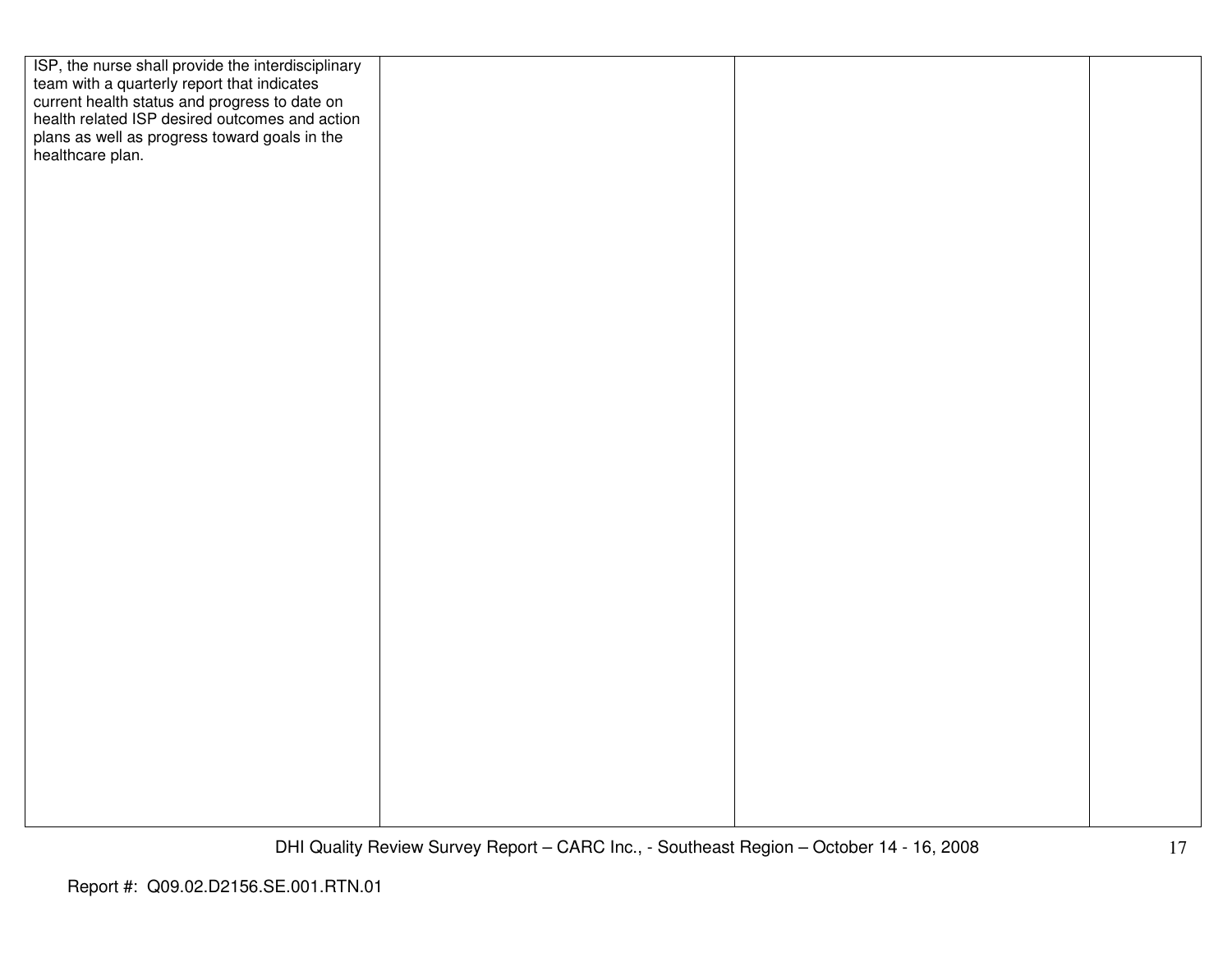| Tag #1A20 DSP Training Documents                                                             | <b>Scope and Severity Rating: E</b>                                                  |  |
|----------------------------------------------------------------------------------------------|--------------------------------------------------------------------------------------|--|
| Developmental Disabilities (DD) Waiver Service<br>Standards effective 4/1/2007               | Based on record review, the Agency failed to<br>ensure that Orientation and Training |  |
| <b>CHAPTER 1 IV. GENERAL REQUIREMENTS</b>                                                    | requirements were met for 20 of 41 Direct                                            |  |
| <b>FOR PROVIDER AGENCY SERVICE</b>                                                           | Service Personnel.                                                                   |  |
| PERSONNEL: The objective of this section is to                                               |                                                                                      |  |
| establish personnel standards for DD Medicaid                                                | Review of Direct Service Personnel training                                          |  |
| Waiver Provider Agencies for the following                                                   | records found no evidence of the following                                           |  |
| services: Community Living Supports,                                                         | required DOH/DDSD trainings and certification                                        |  |
| Community Inclusion Services, Respite,<br>Substitute Care and Personal Support               | being completed:                                                                     |  |
| Companion Services. These standards apply to                                                 | Person-Centered Planning (1-Day) (DSP<br>$\bullet$                                   |  |
| all personnel who provide services, whether                                                  | #27, 40 & 42)                                                                        |  |
| directly employed or subcontracting with the                                                 |                                                                                      |  |
| Provider Agency. Additional personnel                                                        | First Aid (DSP #55 & 60)<br>$\bullet$                                                |  |
| requirements and qualifications may be                                                       |                                                                                      |  |
| applicable for specific service standards.                                                   | CPR (DSP #36, 45, 55, 56 & 57)<br>$\bullet$                                          |  |
| C. Orientation and Training Requirements:                                                    |                                                                                      |  |
| Orientation and training for direct support<br>staff and his or her supervisors shall comply | Level 1 Health (DSP #33, 34, 35, 37, 45 &<br>$\bullet$                               |  |
| with the DDSD/DOH Policy Governing the                                                       | 51)                                                                                  |  |
| <b>Training Requirements for Direct Support</b>                                              | Teaching & Support Strategies (DSP #33,<br>$\bullet$                                 |  |
| <b>Staff and Internal Service Coordinators</b>                                               | 35 & 41)                                                                             |  |
| Serving Individuals with Developmental                                                       |                                                                                      |  |
| Disabilities to include the following:                                                       | Positive Behavior Supports Strategies<br>$\bullet$                                   |  |
| Each new employee shall receive<br>(1)                                                       | (DSP #23, 30, 33, 34, 35, 37, 38, 45, 48 &                                           |  |
| appropriate orientation, including but not<br>limited to, all policies relating to fire      | 50)                                                                                  |  |
| prevention, accident prevention, incident                                                    |                                                                                      |  |
| management and reporting, and emergency                                                      | Participatory Communication & Choice<br>$\bullet$                                    |  |
| procedures; and                                                                              | Making (DSP #41)                                                                     |  |
| Individual-specific training for each<br>(2)                                                 |                                                                                      |  |
| individual under his or her direct care, as                                                  |                                                                                      |  |
| described in the individual service plan,                                                    |                                                                                      |  |
| prior to working alone with the individual.                                                  |                                                                                      |  |
|                                                                                              |                                                                                      |  |
|                                                                                              |                                                                                      |  |
|                                                                                              |                                                                                      |  |
|                                                                                              |                                                                                      |  |
|                                                                                              |                                                                                      |  |
|                                                                                              |                                                                                      |  |
|                                                                                              |                                                                                      |  |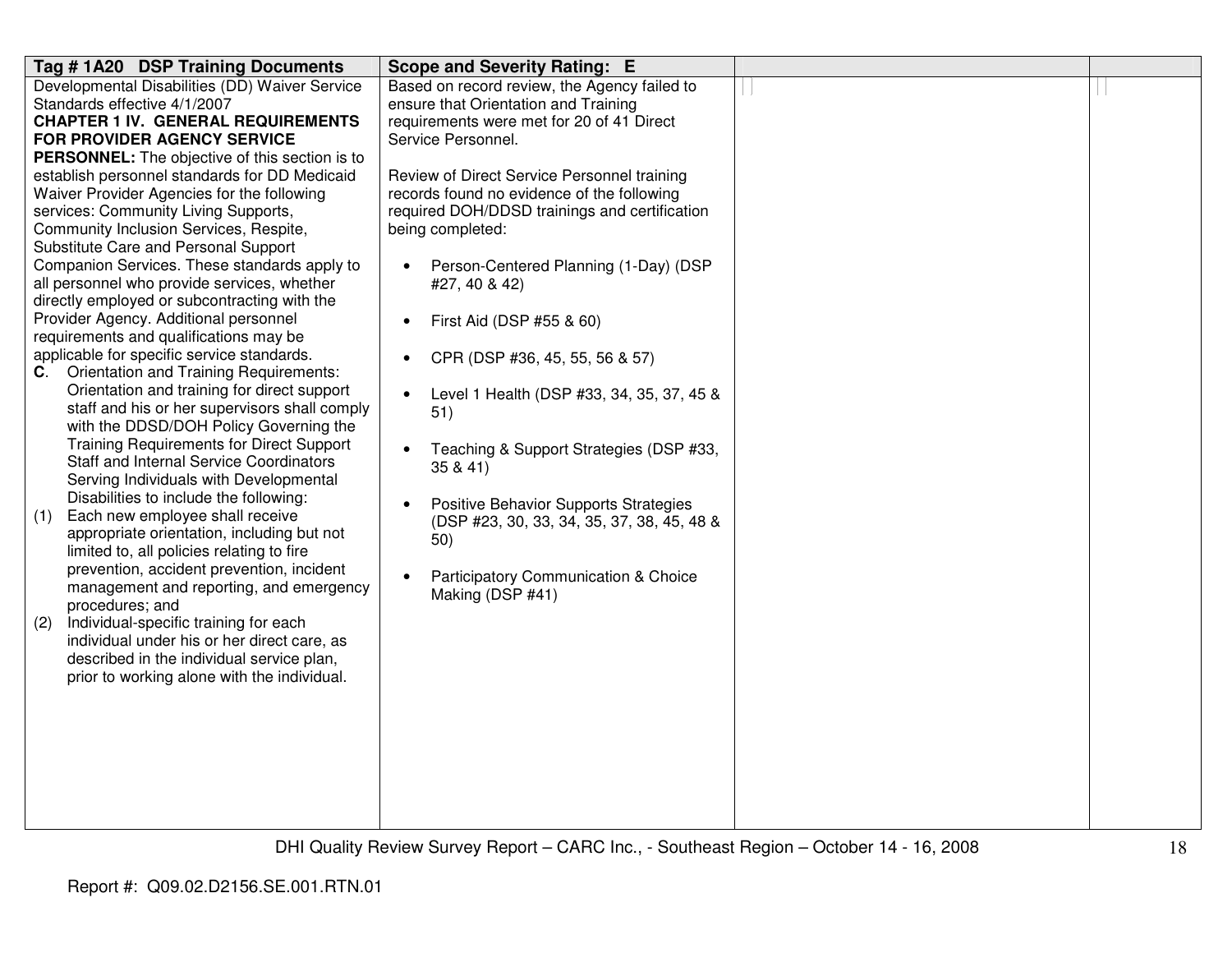| Tag #1A22 Staff Competence                                                           | <b>Scope and Severity Rating: D</b>             |  |
|--------------------------------------------------------------------------------------|-------------------------------------------------|--|
| Developmental Disabilities (DD) Waiver Service                                       | Based on interview, the Agency failed to ensure |  |
| Standards effective 4/1/2007                                                         | that training competencies were met for 2 of 8  |  |
| <b>CHAPTER 1 IV. GENERAL REQUIREMENTS</b>                                            | Direct Service Personnel.                       |  |
| <b>FOR PROVIDER AGENCY SERVICE</b>                                                   |                                                 |  |
| <b>PERSONNEL:</b> The objective of this section is to                                | When DSP were asked if they received training   |  |
| establish personnel standards for DD Medicaid                                        | on the Individuals ISP, the following was       |  |
| Waiver Provider Agencies for the following                                           | reported:                                       |  |
| services: Community Living Supports,                                                 | • DSP #52 stated, "I have had no training."     |  |
| Community Inclusion Services, Respite,                                               |                                                 |  |
| Substitute Care and Personal Support                                                 | When DSP were asked if they received training   |  |
| Companion Services. These standards apply to                                         | on the Individuals Health Care Plans, the       |  |
| all personnel who provide services, whether                                          | following was reported:                         |  |
| directly employed or subcontracting with the                                         | • DSP #23 stated, "No." Per record review       |  |
| Provider Agency. Additional personnel                                                | Individual #6 has Health Care Plans for         |  |
| requirements and qualifications may be                                               | Incontinence, Constipation & Oxygen.            |  |
| applicable for specific service standards.                                           |                                                 |  |
| <b>Qualifications for Direct Service</b><br>F.                                       |                                                 |  |
| Personnel: The following employment                                                  |                                                 |  |
| qualifications and competency requirements                                           |                                                 |  |
| are applicable to all Direct Service                                                 |                                                 |  |
| Personnel employed by a Provider Agency:                                             |                                                 |  |
| Direct service personnel shall be eighteen<br>(1)                                    |                                                 |  |
| (18) years or older. Exception: Adult                                                |                                                 |  |
| Habilitation can employ direct care                                                  |                                                 |  |
| personnel under the age of eighteen 18                                               |                                                 |  |
| years, but the employee shall work directly<br>under a supervisor, who is physically |                                                 |  |
| present at all times;                                                                |                                                 |  |
| Direct service personnel shall have the<br>(2)                                       |                                                 |  |
| ability to read and carry out the                                                    |                                                 |  |
| requirements in an ISP;                                                              |                                                 |  |
| Direct service personnel shall be available<br>(3)                                   |                                                 |  |
| to communicate in the language that is                                               |                                                 |  |
| functionally required by the individual or in                                        |                                                 |  |
| the use of any specific augmentative                                                 |                                                 |  |
| communication system utilized by the                                                 |                                                 |  |
| individual;                                                                          |                                                 |  |
| Direct service personnel shall meet the<br>(4)                                       |                                                 |  |
| qualifications specified by DDSD in the                                              |                                                 |  |
| Policy Governing the Training                                                        |                                                 |  |
| Requirements for Direct Support Staff and                                            |                                                 |  |
| Internal Service Coordinators, Serving                                               |                                                 |  |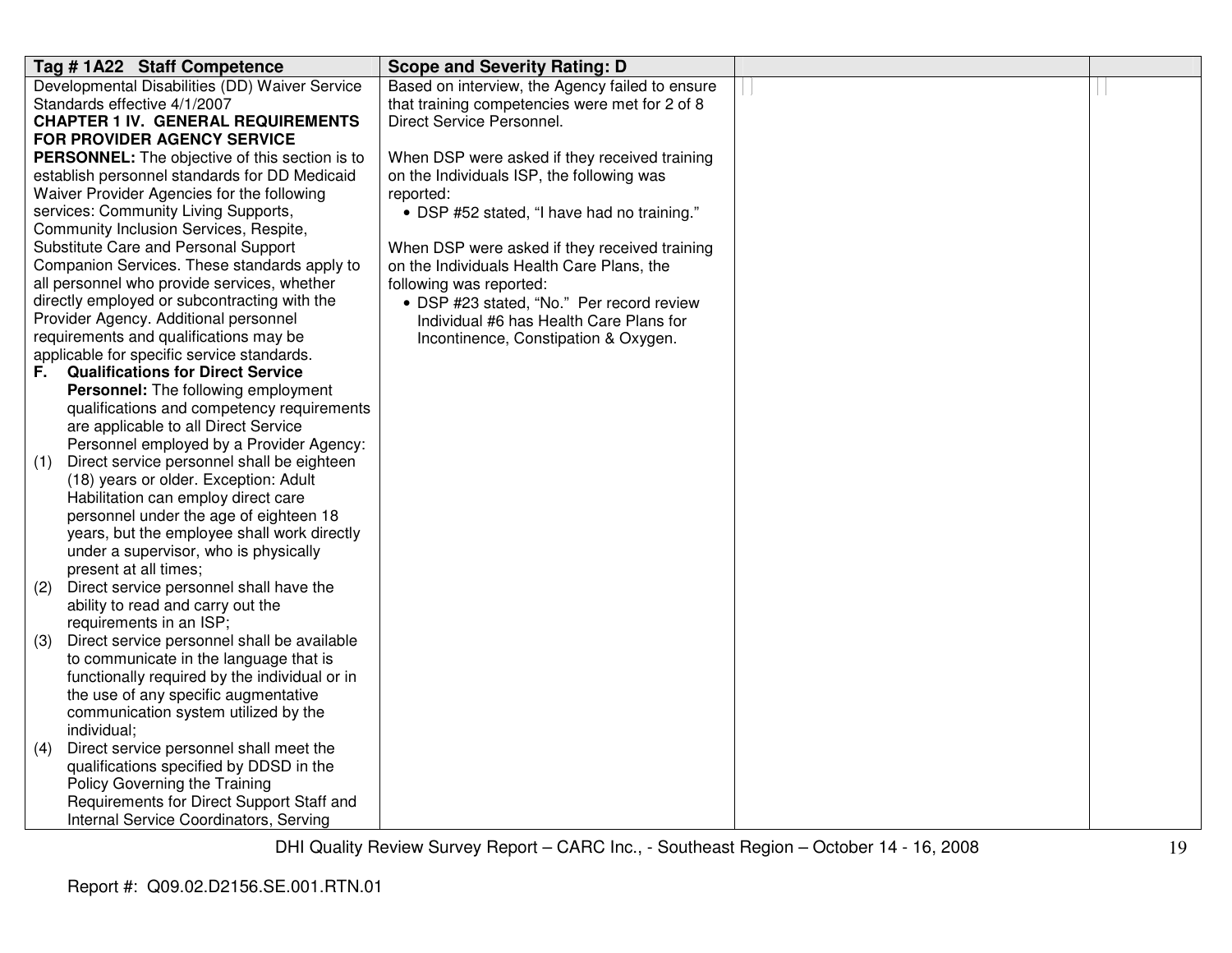|     | Individuals with Developmental Disabilities;    |  |  |
|-----|-------------------------------------------------|--|--|
|     | and                                             |  |  |
| (5) | Direct service Provider Agencies of Respite     |  |  |
|     | Services, Substitute Care, Personal             |  |  |
|     | Support Services, Nutritional Counseling,       |  |  |
|     | Therapists and Nursing shall demonstrate        |  |  |
|     | basic knowledge of developmental                |  |  |
|     | disabilities and have training or               |  |  |
|     | demonstrable qualifications related to the      |  |  |
|     | role he or she is performing and complete       |  |  |
|     | individual specific training as required in the |  |  |
|     | ISP for each individual he or she support.      |  |  |
| (6) | Report required personnel training status to    |  |  |
|     | the DDSD Statewide Training Database as         |  |  |
|     | specified in DDSD policies as related to        |  |  |
|     | training requirements as follows:               |  |  |
|     | (a) Initial comprehensive personnel status      |  |  |
|     | report (name, date of hire, Social Security     |  |  |
|     | number category) on all required                |  |  |
|     | personnel to be submitted to DDSD               |  |  |
|     | Statewide Training Database within the          |  |  |
|     | first ninety (90) calendar days of providing    |  |  |
|     | services;                                       |  |  |
|     | (b) Staff who do not wish to use his or her     |  |  |
|     | Social Security Number may request an           |  |  |
|     | alternative tracking number; and                |  |  |
|     | (c) Quarterly personnel update reports sent     |  |  |
|     | to DDSD Statewide Training Database to          |  |  |
|     | reflect new hires, terminations, inter-         |  |  |
|     | provider Agency position changes, and           |  |  |
|     | name changes.                                   |  |  |
|     |                                                 |  |  |
|     |                                                 |  |  |
|     |                                                 |  |  |
|     |                                                 |  |  |
|     |                                                 |  |  |
|     |                                                 |  |  |
|     |                                                 |  |  |
|     |                                                 |  |  |
|     |                                                 |  |  |
|     |                                                 |  |  |
|     |                                                 |  |  |
|     |                                                 |  |  |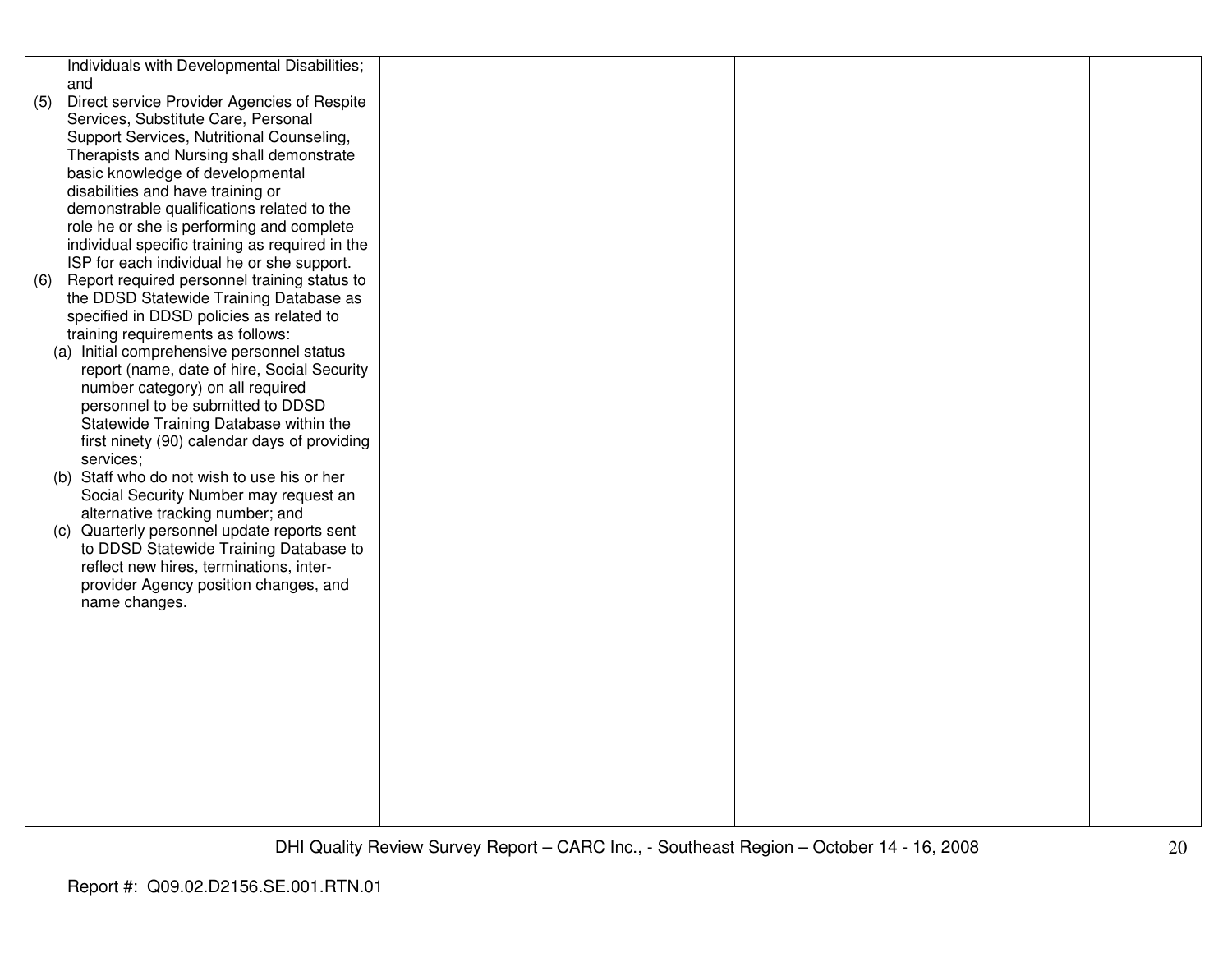| Tag #1A25 (CoP) CCHS                                | <b>Scope and Severity Rating: D</b>             |  |
|-----------------------------------------------------|-------------------------------------------------|--|
| <b>NMAC 7.1.9.9</b>                                 | Based on record review, the Agency failed to    |  |
| A. Prohibition on Employment: A care                | maintain documentation indicating no            |  |
| provider shall not hire or continue the             | "disqualifying convictions" or documentation of |  |
| employment or contractual services of any           | the timely submission of pertinent application  |  |
| applicant, caregiver or hospital caregiver for      | information to the Caregiver Criminal History   |  |
| whom the care provider has received notice of a     | Screening Program was on file for 1 of 46       |  |
| disqualifying conviction, except as provided in     | Agency Personnel.                               |  |
| Subsection B of this section.                       |                                                 |  |
| <b>NMAC 7.1.9.11</b>                                | • #38 - Date of hire $9/12/08$                  |  |
| <b>DISQUALIFYING CONVICTIONS.</b> The               |                                                 |  |
| following felony convictions disqualify an          |                                                 |  |
| applicant, caregiver or hospital caregiver from     |                                                 |  |
| employment or contractual services with a care      |                                                 |  |
| provider:                                           |                                                 |  |
| A. homicide;                                        |                                                 |  |
| <b>B.</b> trafficking, or trafficking in controlled |                                                 |  |
| substances:                                         |                                                 |  |
| C. kidnapping, false imprisonment, aggravated       |                                                 |  |
| assault or aggravated battery;                      |                                                 |  |
| D. rape, criminal sexual penetration, criminal      |                                                 |  |
| sexual contact, incest, indecent exposure, or       |                                                 |  |
| other related felony sexual offenses;               |                                                 |  |
| E. crimes involving adult abuse, neglect or         |                                                 |  |
| financial exploitation;                             |                                                 |  |
| F. crimes involving child abuse or neglect;         |                                                 |  |
| G. crimes involving robbery, larceny, extortion,    |                                                 |  |
| burglary, fraud, forgery, embezzlement, credit      |                                                 |  |
| card fraud, or receiving stolen property; or        |                                                 |  |
| H. an attempt, solicitation, or conspiracy          |                                                 |  |
| involving any of the felonies in this subsection.   |                                                 |  |
|                                                     |                                                 |  |
| Chapter 1.IV. General Provider Requirements.        |                                                 |  |
| D. Criminal History Screening: All personnel        |                                                 |  |
| shall be screened by the Provider Agency in         |                                                 |  |
| regard to the employee's qualifications,            |                                                 |  |
| references, and employment history, prior to        |                                                 |  |
| employment. All Provider Agencies shall comply      |                                                 |  |
| with the Criminal Records Screening for             |                                                 |  |
| Caregivers 7.1.12 NMAC and Employee Abuse           |                                                 |  |
| Registry 7.1.12 NMAC as required by the             |                                                 |  |
| Department of Health, Division of Health            |                                                 |  |
| Improvement.                                        |                                                 |  |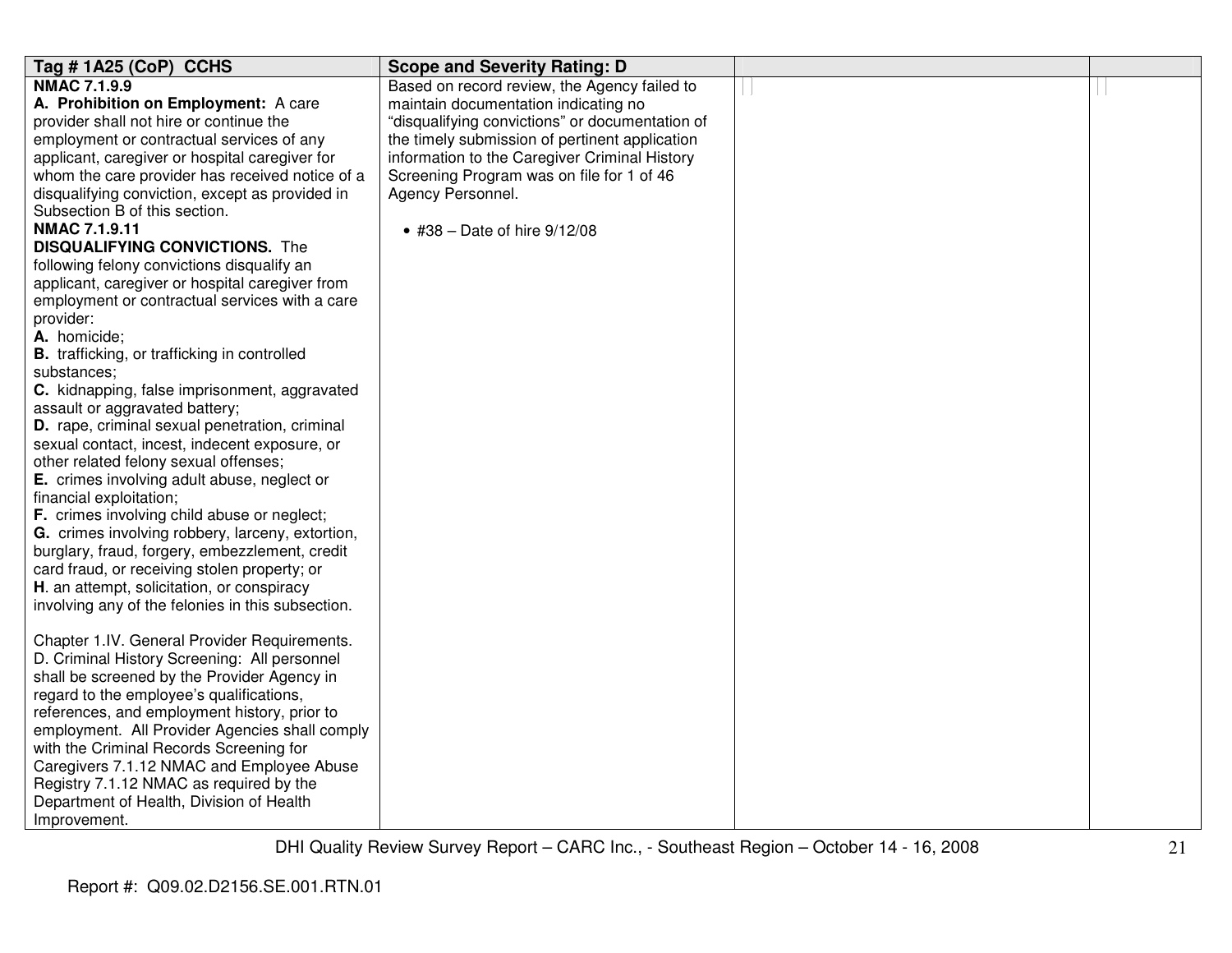| Tag # 1A28 (CoP) Incident Mgt. System                                                          | <b>Scope &amp; Severity Rating: E</b>            |  |
|------------------------------------------------------------------------------------------------|--------------------------------------------------|--|
| NMAC 7.1.13.10                                                                                 | Based on record review and interview, the        |  |
| <b>INCIDENT MANAGEMENT SYSTEM</b>                                                              | Agency failed to provide documentation verifying |  |
| <b>REQUIREMENTS:</b>                                                                           | completion of Incident Management Training for   |  |
| A. General: All licensed health care facilities and                                            | 16 of 46 Agency Personnel.                       |  |
| community based service providers shall                                                        |                                                  |  |
| establish and maintain an incident management                                                  | • Incident Management (Abuse, Neglect &          |  |
| system, which emphasizes the principles of                                                     | Exploitation) (#33, 34, 35, 36, 37, 38, 39, 44,  |  |
| prevention and staff involvement. The licensed                                                 | 48, 54, 55, 56, 57, 58, 60 & 61)                 |  |
| health care facility or community based service                                                |                                                  |  |
| provider shall ensure that the incident                                                        |                                                  |  |
| management system policies and procedures                                                      |                                                  |  |
| requires all employees to be competently trained                                               |                                                  |  |
| to respond to, report, and document incidents in                                               |                                                  |  |
| a timely and accurate manner.                                                                  |                                                  |  |
| D. Training Documentation: All licensed                                                        |                                                  |  |
| health care facilities and community based                                                     |                                                  |  |
| service providers shall prepare training                                                       |                                                  |  |
| documentation for each employee to include a                                                   |                                                  |  |
| signed statement indicating the date, time, and                                                |                                                  |  |
| place they received their incident management                                                  |                                                  |  |
| reporting instruction. The licensed health care                                                |                                                  |  |
| facility and community based service provider                                                  |                                                  |  |
| shall maintain documentation of an employee's<br>training for a period of at least twelve (12) |                                                  |  |
| months, or six (6) months after termination of an                                              |                                                  |  |
| employee's employment. Training curricula shall                                                |                                                  |  |
| be kept on the provider premises and made                                                      |                                                  |  |
| available on request by the department. Training                                               |                                                  |  |
| documentation shall be made available                                                          |                                                  |  |
| immediately upon a division representative's                                                   |                                                  |  |
| request. Failure to provide employee training                                                  |                                                  |  |
| documentation shall subject the licensed health                                                |                                                  |  |
| care facility or community based service provider                                              |                                                  |  |
| to the penalties provided for in this rule.                                                    |                                                  |  |
|                                                                                                |                                                  |  |
|                                                                                                |                                                  |  |
|                                                                                                |                                                  |  |
|                                                                                                |                                                  |  |
|                                                                                                |                                                  |  |
|                                                                                                |                                                  |  |
|                                                                                                |                                                  |  |
|                                                                                                |                                                  |  |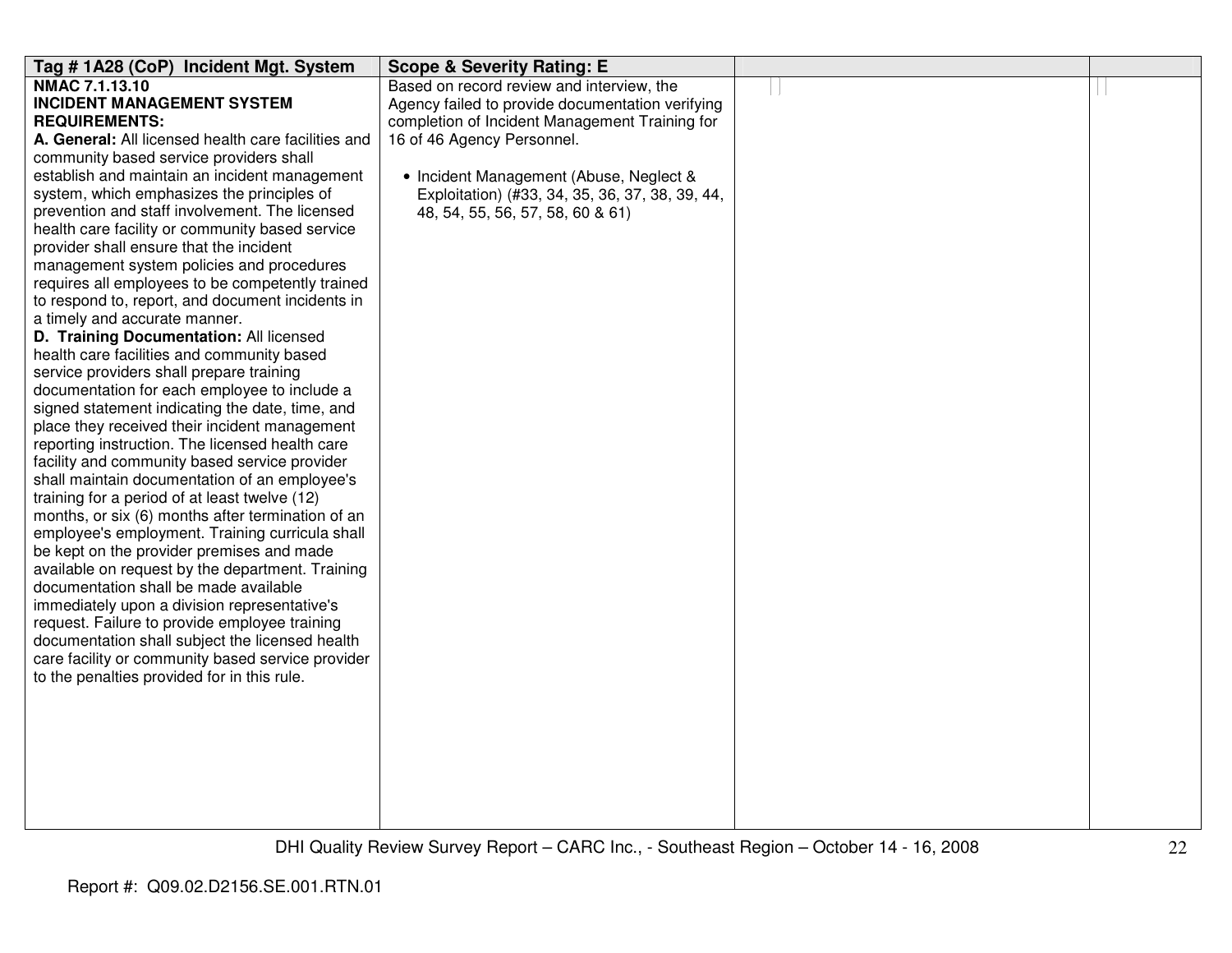| Tag # 1A28 (CoP) Incident Mgt. System                                                   | <b>Scope &amp; Severity Rating: E</b>           |  |
|-----------------------------------------------------------------------------------------|-------------------------------------------------|--|
| <b>NMAC 7.1.13.10</b>                                                                   | Based on record review, the Agency failed to    |  |
| <b>INCIDENT MANAGEMENT SYSTEM</b>                                                       | provide documentation indicating consumer,      |  |
| <b>REQUIREMENTS:</b>                                                                    | family members, or legal guardians had received |  |
| General: All licensed health care<br>А.                                                 | an orientation packet including incident        |  |
| facilities and community based service providers                                        | management system policies and procedural       |  |
| shall establish and maintain an incident                                                | information concerning the reporting of abuse,  |  |
| management system, which emphasizes the                                                 | neglect or exploitation for 2 of 8 individuals. |  |
| principles of prevention and staff involvement.                                         |                                                 |  |
| The licensed health care facility or community                                          | • Parent/Guardian Incident Management           |  |
| based service provider shall ensure that the<br>incident management system policies and | (Abuse, Neglect & Exploitation) Training (#5)   |  |
| procedures requires all employees to be                                                 | 88)                                             |  |
| competently trained to respond to, report, and                                          |                                                 |  |
| document incidents in a timely and accurate                                             |                                                 |  |
| manner.                                                                                 |                                                 |  |
| Е.<br><b>Consumer and Guardian Orientation</b>                                          |                                                 |  |
| Packet: Consumers, family members and legal                                             |                                                 |  |
| guardians shall be made aware of and have                                               |                                                 |  |
| available immediate accessibility to the licensed                                       |                                                 |  |
| health care facility and community based service                                        |                                                 |  |
| provider incident reporting processes. The                                              |                                                 |  |
| licensed health care facility and community                                             |                                                 |  |
| based service provider shall provide consumers,                                         |                                                 |  |
| family members or legal guardians an orientation                                        |                                                 |  |
| packet to include incident management systems                                           |                                                 |  |
| policies and procedural information concerning                                          |                                                 |  |
| the reporting of abuse, neglect or                                                      |                                                 |  |
| misappropriation. The licensed health care                                              |                                                 |  |
| facility and community based service provider                                           |                                                 |  |
| shall include a signed statement indicating the                                         |                                                 |  |
| date, time, and place they received their                                               |                                                 |  |
| orientation packet to be contained in the                                               |                                                 |  |
| consumer's file. The appropriate consumer,                                              |                                                 |  |
| family member or legal guardian shall sign this at                                      |                                                 |  |
| the time of orientation.                                                                |                                                 |  |
|                                                                                         |                                                 |  |
|                                                                                         |                                                 |  |
|                                                                                         |                                                 |  |
|                                                                                         |                                                 |  |
|                                                                                         |                                                 |  |
|                                                                                         |                                                 |  |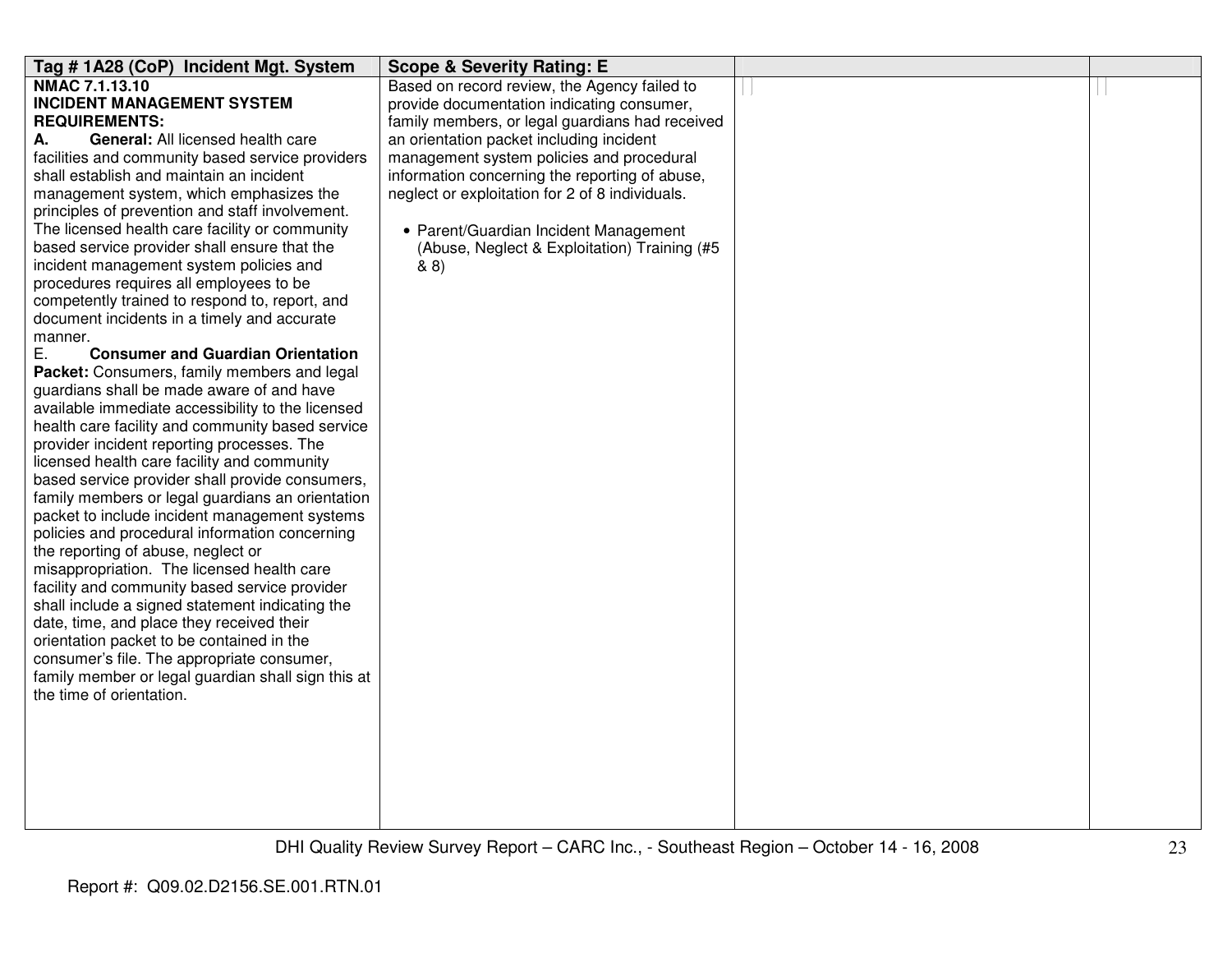| Tag #1A28 (CoP) Incident Mgt. System              | <b>Scope &amp; Severity Rating: E</b>           |  |
|---------------------------------------------------|-------------------------------------------------|--|
| NMAC 7.1.13.10                                    | Based on observation, the Agency failed to post |  |
| <b>INCIDENT MANAGEMENT SYSTEM</b>                 | two (2) or more Incident Management             |  |
| <b>REQUIREMENTS:</b>                              | Information posters in a prominent public       |  |
| <b>General:</b> All licensed health care<br>А.    | location for the following locations:           |  |
| facilities and community based service providers  |                                                 |  |
| shall establish and maintain an incident          | Residence of:                                   |  |
| management system, which emphasizes the           |                                                 |  |
| principles of prevention and staff involvement.   | • Individual #1, 5 & 7 (Note: #1 & 5 - The      |  |
| The licensed health care facility or community    | Incident Management Information Poster          |  |
| based service provider shall ensure that the      | found in the home did not contain the Adult     |  |
| incident management system policies and           | Protective Services contact numbers and         |  |
| procedures requires all employees to be           | internet information.)                          |  |
| competently trained to respond to, report, and    |                                                 |  |
| document incidents in a timely and accurate       |                                                 |  |
| manner.                                           |                                                 |  |
| F.<br><b>Posting of Incident Management</b>       |                                                 |  |
| Information Poster: All licensed health care      |                                                 |  |
| facilities and community based service providers  |                                                 |  |
| shall post two (2) or more posters, to be         |                                                 |  |
| furnished by the division, in a prominent public  |                                                 |  |
| location which states all incident management     |                                                 |  |
| reporting procedures, including contact numbers   |                                                 |  |
| and Internet addresses. All licensed health care  |                                                 |  |
| facilities and community based service providers  |                                                 |  |
| operating sixty (60) or more beds shall post      |                                                 |  |
| three (3) or more posters, to be furnished by the |                                                 |  |
| division, in a prominent public location which    |                                                 |  |
| states all incident management reporting          |                                                 |  |
| procedures, including contact numbers and         |                                                 |  |
| Internet addresses. The posters shall be posted   |                                                 |  |
| where employees report each day and from          |                                                 |  |
| which the employees operate to carry out their    |                                                 |  |
| activities. Each licensed health care facility or |                                                 |  |
| community based service provider shall take       |                                                 |  |
| steps to insure that the notices are not altered, |                                                 |  |
| defaced, removed, or covered by other material.   |                                                 |  |
| [7.1.13.10 NMAC - N, 02/28/06]                    |                                                 |  |
|                                                   |                                                 |  |
|                                                   |                                                 |  |
|                                                   |                                                 |  |
|                                                   |                                                 |  |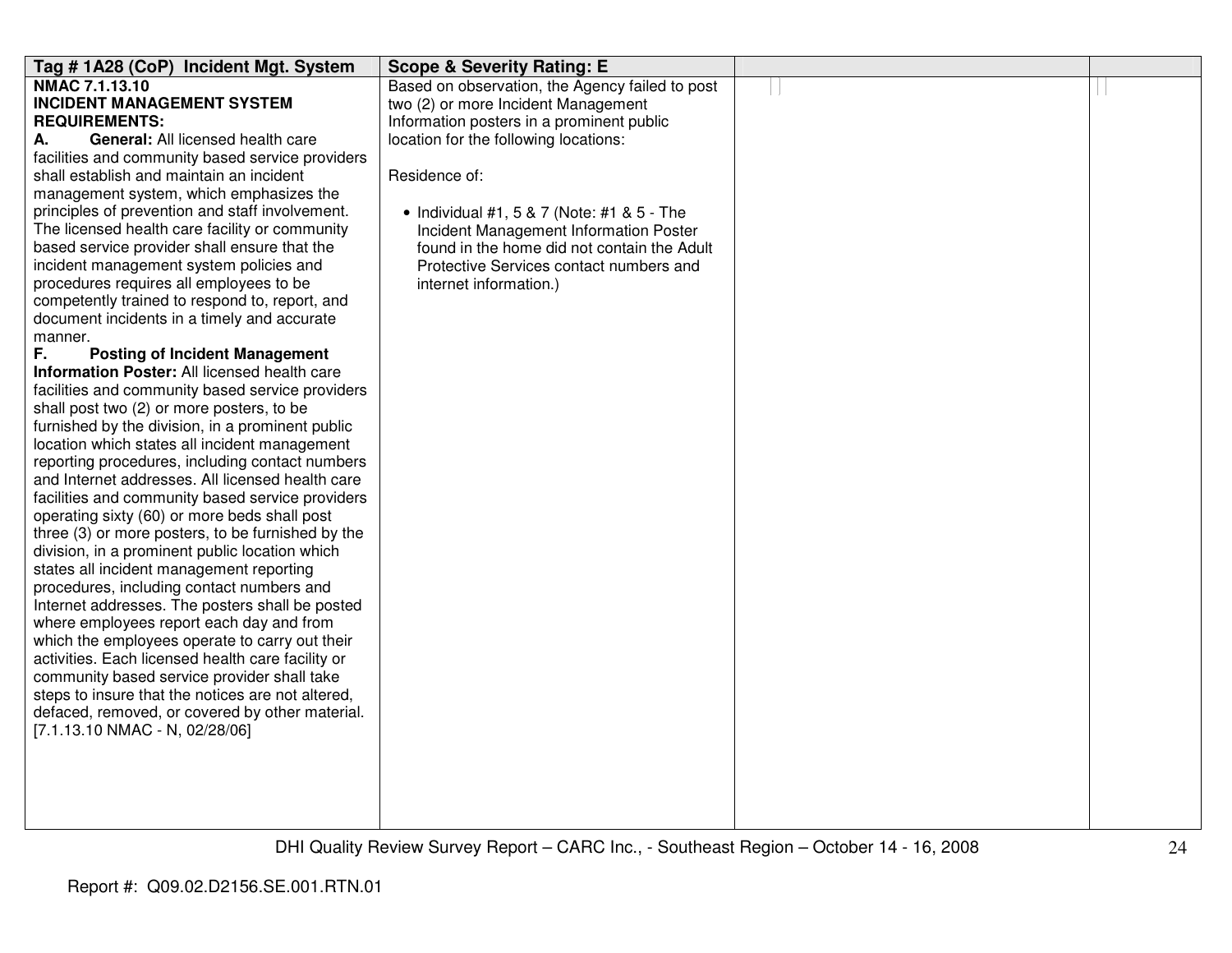| Tag #1A29 Complaints / Grievances                                                                                                                                                                                                                                                                                                                                                                                                                                                                                                                                                                                                                                                                                                                                                                | <b>Scope and Severity Rating: B</b>                             |  |
|--------------------------------------------------------------------------------------------------------------------------------------------------------------------------------------------------------------------------------------------------------------------------------------------------------------------------------------------------------------------------------------------------------------------------------------------------------------------------------------------------------------------------------------------------------------------------------------------------------------------------------------------------------------------------------------------------------------------------------------------------------------------------------------------------|-----------------------------------------------------------------|--|
| <b>NMAC 7.26.3.6</b>                                                                                                                                                                                                                                                                                                                                                                                                                                                                                                                                                                                                                                                                                                                                                                             | Based on record review, the Agency failed to                    |  |
| These regulations set out rights that the<br>А.                                                                                                                                                                                                                                                                                                                                                                                                                                                                                                                                                                                                                                                                                                                                                  | provide documentation that the complaint                        |  |
| department expects all providers of services to                                                                                                                                                                                                                                                                                                                                                                                                                                                                                                                                                                                                                                                                                                                                                  | procedure had been made available to                            |  |
| individuals with developmental disabilities to<br>respect. These regulations are intended to                                                                                                                                                                                                                                                                                                                                                                                                                                                                                                                                                                                                                                                                                                     | individuals or their legal guardians for 2 of 8<br>individuals. |  |
| complement the department's Client Complaint                                                                                                                                                                                                                                                                                                                                                                                                                                                                                                                                                                                                                                                                                                                                                     |                                                                 |  |
|                                                                                                                                                                                                                                                                                                                                                                                                                                                                                                                                                                                                                                                                                                                                                                                                  |                                                                 |  |
| Procedures (7 NMAC 26.4) [now 7.26.4 NMAC].<br>NMAC 7.26.3.13 Client Complaint Procedure<br>Available. A complainant may initiate a<br>complaint as provided in the client complaint<br>procedure to resolve complaints alleging that a<br>service provider has violated a client's rights as<br>described in Section 10 [now 7.26.3.10 NMAC].<br>The department will enforce remedies for<br>substantiated complaints of violation of a client's<br>rights as provided in client complaint procedure.<br>[09/12/94; 01/15/97; Recompiled 10/31/01]<br>NMAC 7.26.4.13 Complaint Process:<br>A. (2). The service provider's complaint or<br>grievance procedure shall provide, at a<br>minimum, that: (a) the client is notified of the<br>service provider's complaint or grievance<br>procedure | • Grievance/Complaint Procedure (#5 & 8)                        |  |
|                                                                                                                                                                                                                                                                                                                                                                                                                                                                                                                                                                                                                                                                                                                                                                                                  |                                                                 |  |
|                                                                                                                                                                                                                                                                                                                                                                                                                                                                                                                                                                                                                                                                                                                                                                                                  |                                                                 |  |
|                                                                                                                                                                                                                                                                                                                                                                                                                                                                                                                                                                                                                                                                                                                                                                                                  |                                                                 |  |
|                                                                                                                                                                                                                                                                                                                                                                                                                                                                                                                                                                                                                                                                                                                                                                                                  |                                                                 |  |
|                                                                                                                                                                                                                                                                                                                                                                                                                                                                                                                                                                                                                                                                                                                                                                                                  |                                                                 |  |
|                                                                                                                                                                                                                                                                                                                                                                                                                                                                                                                                                                                                                                                                                                                                                                                                  |                                                                 |  |
|                                                                                                                                                                                                                                                                                                                                                                                                                                                                                                                                                                                                                                                                                                                                                                                                  |                                                                 |  |
|                                                                                                                                                                                                                                                                                                                                                                                                                                                                                                                                                                                                                                                                                                                                                                                                  |                                                                 |  |
|                                                                                                                                                                                                                                                                                                                                                                                                                                                                                                                                                                                                                                                                                                                                                                                                  |                                                                 |  |
|                                                                                                                                                                                                                                                                                                                                                                                                                                                                                                                                                                                                                                                                                                                                                                                                  |                                                                 |  |
|                                                                                                                                                                                                                                                                                                                                                                                                                                                                                                                                                                                                                                                                                                                                                                                                  |                                                                 |  |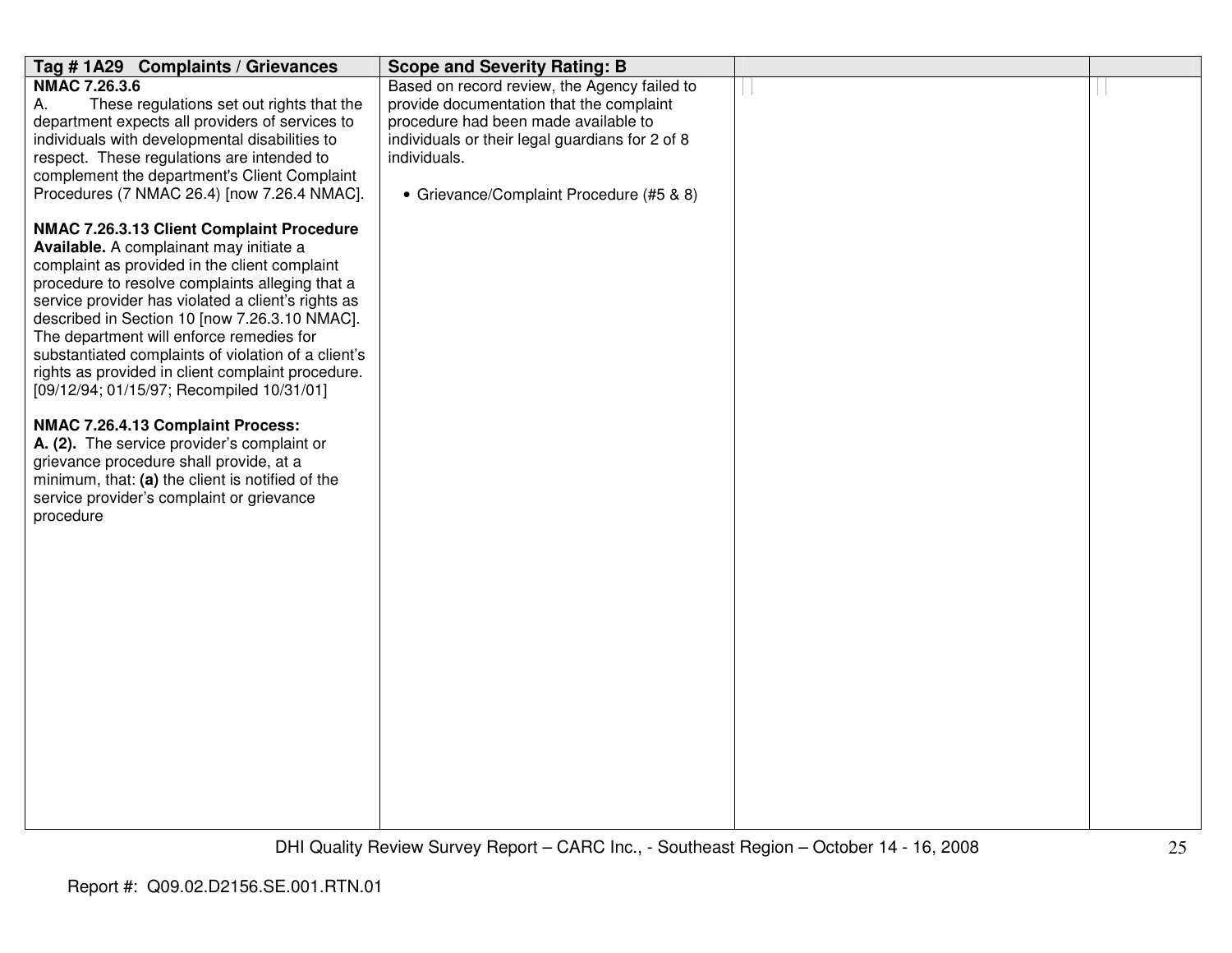| Tag # 1A31 (CoP) Client Rights                                                               | <b>Scope and Severity Rating: D</b>                |  |
|----------------------------------------------------------------------------------------------|----------------------------------------------------|--|
| NMAC 7.26.3.11                                                                               | Based on record review and interview, the          |  |
| <b>RESTRICTIONS OR LIMITATION OF CLIENT'S</b>                                                | Agency failed to ensure the rights of Individuals  |  |
| <b>RIGHTS:</b>                                                                               | was not restricted or limited.                     |  |
| A. A service provider shall not restrict or limit a                                          |                                                    |  |
| client's rights except:                                                                      | A review of Agency Individual files found:         |  |
| (1) where the restriction or limitation is                                                   |                                                    |  |
| allowed in an emergency and is necessary to<br>prevent imminent risk of physical harm to the | • No documentation of Positive Behavior            |  |
| client or another person; or                                                                 | Plans being reviewed at least quarterly. No        |  |
| where the interdisciplinary team<br>(2)                                                      | reviews found for 11/07 - 11/08. (#2)              |  |
| has determined that the client's limited capacity                                            | A review of Agency Individual files indicated 1 of |  |
| to exercise the right threatens his or her physical                                          | 8 individuals required Human Rights Approval       |  |
| safety; or                                                                                   | for the following:                                 |  |
| as provided for in Section 10.1.14<br>(3)                                                    |                                                    |  |
| [now Subsection N of 7.26.3.10 NMAC].                                                        | • MANDT Restraint (#2)                             |  |
| B. Any emergency intervention to prevent                                                     |                                                    |  |
| physical harm shall be reasonable to prevent                                                 |                                                    |  |
| harm, shall be the least restrictive intervention                                            |                                                    |  |
| necessary to meet the emergency, shall be                                                    |                                                    |  |
| allowed no longer than necessary and shall be                                                |                                                    |  |
| subject to interdisciplinary team (IDT) review.                                              |                                                    |  |
| The IDT upon completion of its review may refer                                              |                                                    |  |
| its findings to the office of quality assurance.                                             |                                                    |  |
| The emergency intervention may be subject to                                                 |                                                    |  |
| review by the service provider's behavioral                                                  |                                                    |  |
| support committee or human rights committee in                                               |                                                    |  |
| accordance with the behavioral support policies                                              |                                                    |  |
| or other department regulation or policy.                                                    |                                                    |  |
| C. The service provider may adopt reasonable                                                 |                                                    |  |
| program policies of general applicability to                                                 |                                                    |  |
| clients served by that service provider that do                                              |                                                    |  |
| not violate client rights.                                                                   |                                                    |  |
| [09/12/94; 01/15/97; Recompiled 10/31/01]                                                    |                                                    |  |
|                                                                                              |                                                    |  |
|                                                                                              |                                                    |  |
|                                                                                              |                                                    |  |
|                                                                                              |                                                    |  |
|                                                                                              |                                                    |  |
|                                                                                              |                                                    |  |
|                                                                                              |                                                    |  |
|                                                                                              |                                                    |  |
|                                                                                              |                                                    |  |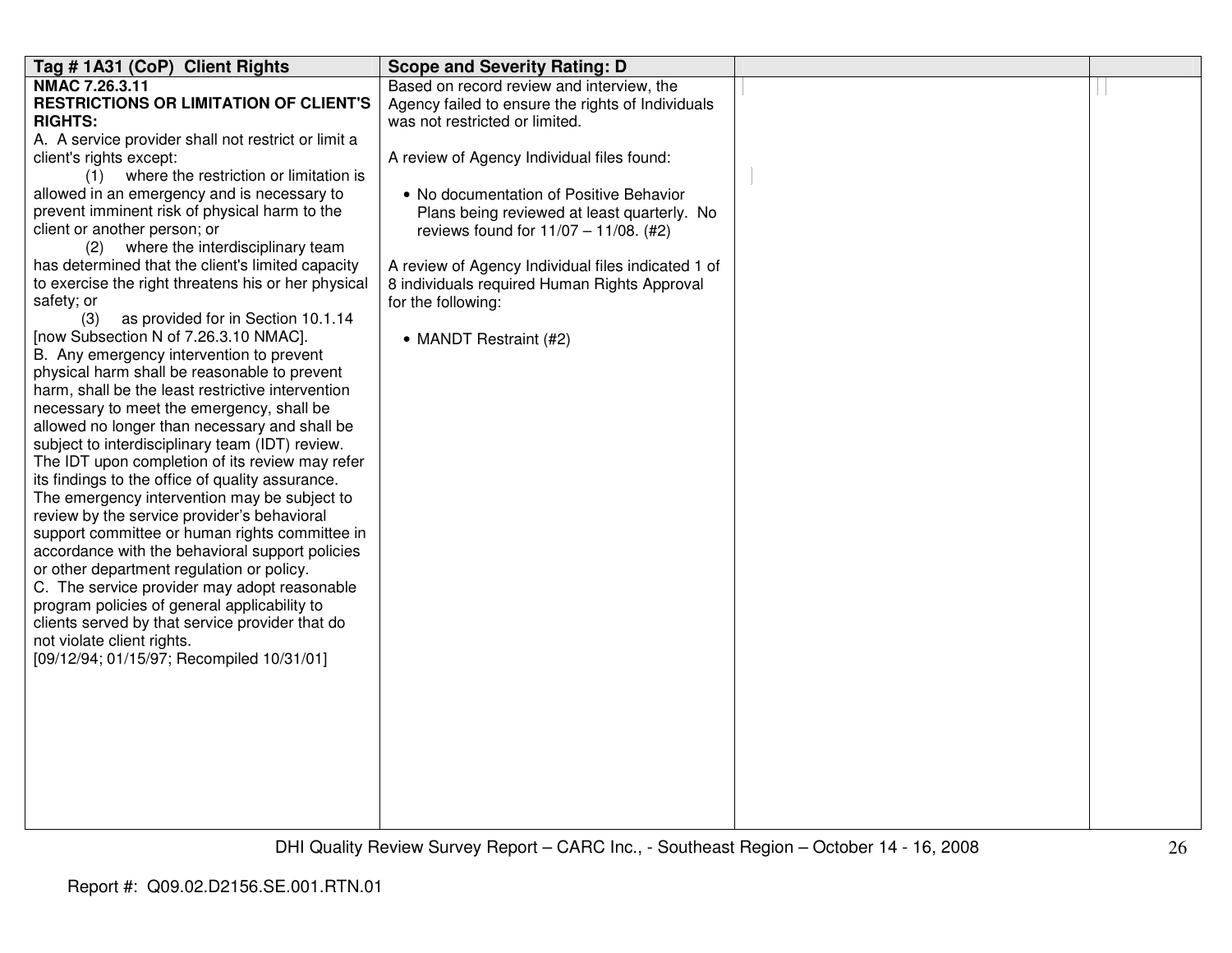| Tag # 1A32 (CoP) ISP Implementation                   | <b>Scope and Severity Rating: D</b>             |  |
|-------------------------------------------------------|-------------------------------------------------|--|
| NMAC 7.26.5.16.C and D                                | Based on record review, the Agency failed to    |  |
| Development of the ISP. Implementation of             | implement the ISP according to the timelines    |  |
| the ISP. The ISP shall be implemented                 | determined by the IDT and as specified in the   |  |
| according to the timelines determined by the IDT      | ISP for each stated desired outcomes and action |  |
| and as specified in the ISP for each stated           | plan for 1 of 8 individuals.                    |  |
| desired outcomes and action plan.                     |                                                 |  |
|                                                       | Per Individuals ISP's the following was found   |  |
| C.<br>The IDT shall review and discuss                | with regards to the implementation of ISP       |  |
| information and recommendations with the              | Outcomes:                                       |  |
| individual, with the goal of supporting the           |                                                 |  |
| individual in attaining desired outcomes. The         | <b>Adult Habilitation Data Collection/Data</b>  |  |
| IDT develops an ISP based upon the individual's       | Tracking/Progress with regards to ISP           |  |
| personal vision statement, strengths, needs,          | Outcomes:                                       |  |
| interests and preferences. The ISP is a dynamic       | • Agency outcomes did not match the ISP         |  |
| document, revised periodically, as needed, and        | outcomes (Individual #3)                        |  |
| amended to reflect progress towards personal          |                                                 |  |
| goals and achievements consistent with the            | Supported Employment Data Collection/Data       |  |
| individual's future vision. This regulation is        | Tracking/Progress with regards to ISP           |  |
| consistent with standards established for             | Outcomes:                                       |  |
| individual plan development as set forth by the       | • Agency outcomes did not match the ISP         |  |
| commission on the accreditation of rehabilitation     | outcomes (Individual #3)                        |  |
| facilities (CARF) and/or other program                |                                                 |  |
| accreditation approved and adopted by the             |                                                 |  |
| developmental disabilities division and the           |                                                 |  |
| department of health. It is the policy of the         |                                                 |  |
| developmental disabilities division (DDD), that to    |                                                 |  |
| the extent permitted by funding, each individual      |                                                 |  |
| receive supports and services that will assist and    |                                                 |  |
| encourage independence and productivity in the        |                                                 |  |
| community and attempt to prevent regression or        |                                                 |  |
| loss of current capabilities. Services and            |                                                 |  |
| supports include specialized and/or generic           |                                                 |  |
| services, training, education and/or treatment as     |                                                 |  |
| determined by the IDT and documented in the           |                                                 |  |
| ISP.<br>D. The intent is to provide choice and obtain |                                                 |  |
| opportunities for individuals to live, work and       |                                                 |  |
| play with full participation in their communities.    |                                                 |  |
| The following principles provide direction and        |                                                 |  |
| purpose in planning for individuals with              |                                                 |  |
| developmental disabilities.                           |                                                 |  |
| [05/03/94; 01/15/97; Recompiled 10/31/01]             |                                                 |  |
|                                                       |                                                 |  |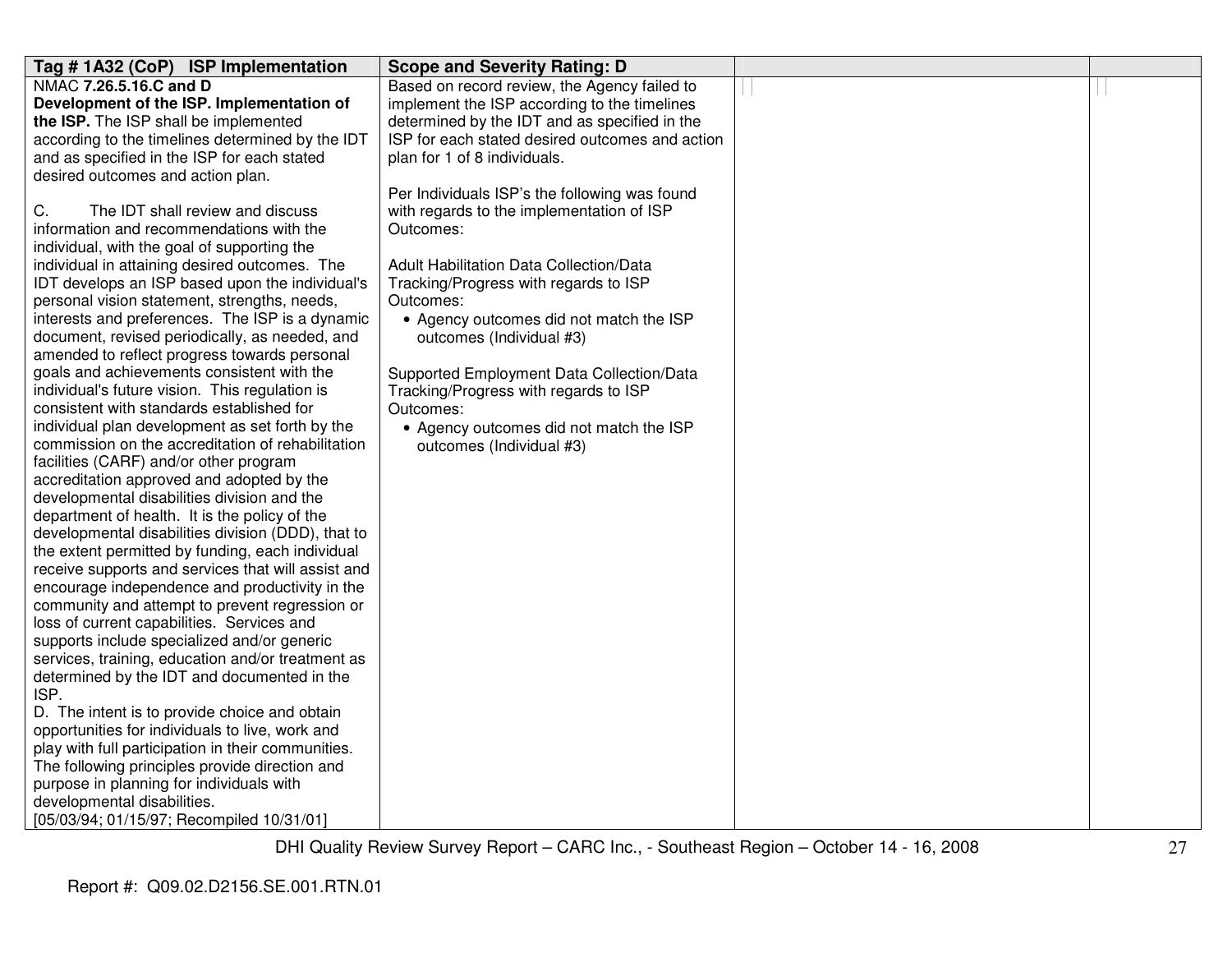| Tag #1A33 Board of Pharmacy - Lic                  | <b>Scope and Severity Rating: C</b>            |  |
|----------------------------------------------------|------------------------------------------------|--|
| <b>New Mexico Board of Pharmacy Model</b>          | Based on observation the Agency failed to      |  |
| <b>Custodial Drug Procedures Manual</b>            | provide the current Custodial Drug Permit from |  |
| 6. Display of License and Inspection               | the New Mexico Board of Pharmacy, the current  |  |
| <b>Reports</b>                                     | registration from the Consultant Pharmacist,   |  |
| A. The following are required to be publicly       | and/or the current New Mexico Board of         |  |
| displayed:                                         | Pharmacy Inspection Report for 3 of 4          |  |
| □ Current Custodial Drug Permit from the           | residences.                                    |  |
| NM Board of Pharmacy                               |                                                |  |
| Current registration from the consultant<br>$\Box$ | Individual Residence:                          |  |
| pharmacist                                         |                                                |  |
| □ Current NM Board of Pharmacy                     | • Current NM Board of Pharmacy Inspection      |  |
| <b>Inspection Report</b>                           | report (#1, 5 & 6)                             |  |
|                                                    |                                                |  |
|                                                    |                                                |  |
|                                                    |                                                |  |
|                                                    |                                                |  |
|                                                    |                                                |  |
|                                                    |                                                |  |
|                                                    |                                                |  |
|                                                    |                                                |  |
|                                                    |                                                |  |
|                                                    |                                                |  |
|                                                    |                                                |  |
|                                                    |                                                |  |
|                                                    |                                                |  |
|                                                    |                                                |  |
|                                                    |                                                |  |
|                                                    |                                                |  |
|                                                    |                                                |  |
|                                                    |                                                |  |
|                                                    |                                                |  |
|                                                    |                                                |  |
|                                                    |                                                |  |
|                                                    |                                                |  |
|                                                    |                                                |  |
|                                                    |                                                |  |
|                                                    |                                                |  |
|                                                    |                                                |  |
|                                                    |                                                |  |
|                                                    |                                                |  |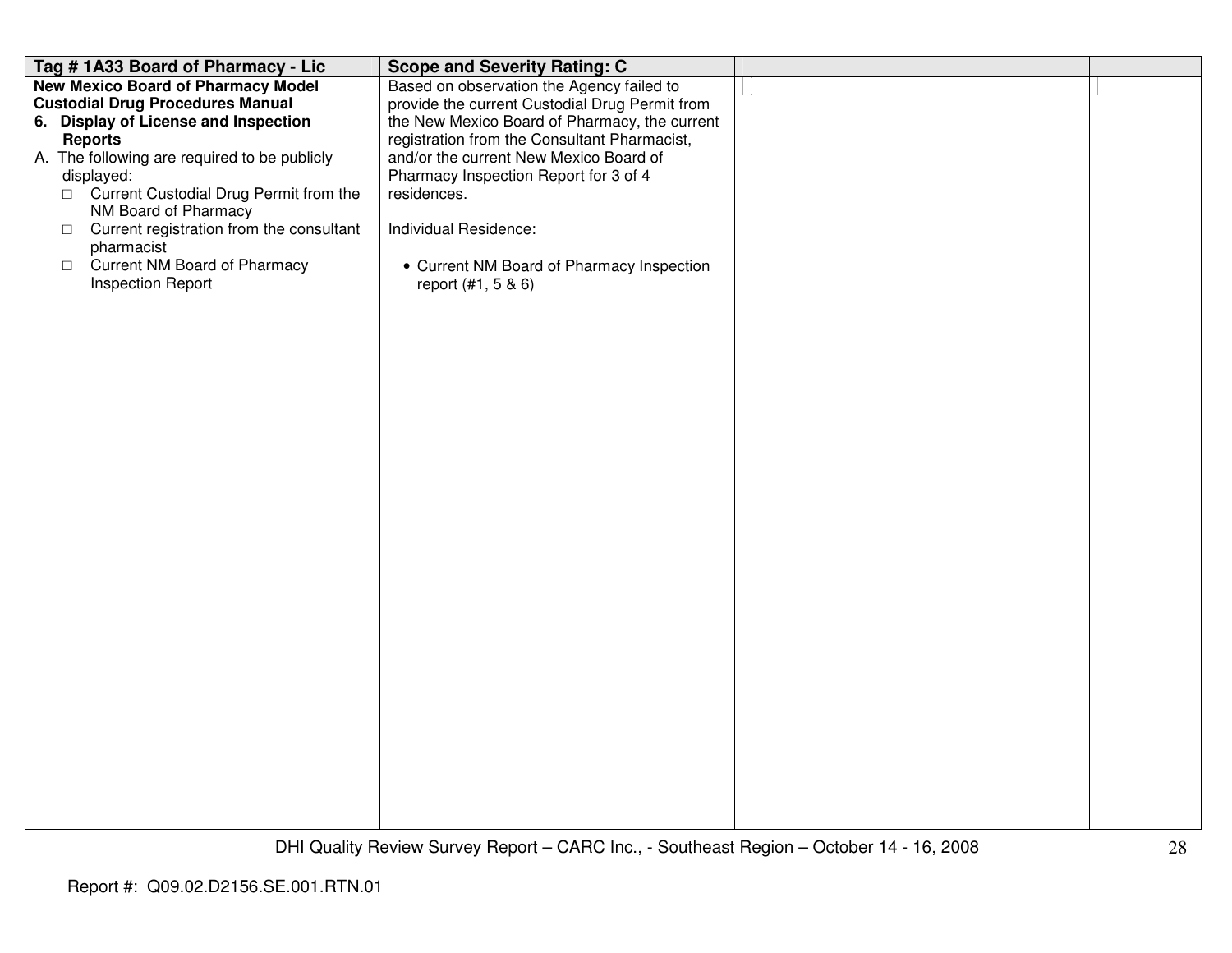| Tag #1A36 SC Training                                                                       | <b>Scope and Severity Rating: A</b>             |  |
|---------------------------------------------------------------------------------------------|-------------------------------------------------|--|
| Developmental Disabilities (DD) Waiver Service                                              | Based on record review, the Agency failed to    |  |
| Standards effective 4/1/2007                                                                | ensure that Orientation and Training            |  |
| <b>CHAPTER 1 IV. GENERAL REQUIREMENTS</b>                                                   | requirements were met for 1 of 5 Service        |  |
| FOR PROVIDER AGENCY SERVICE                                                                 | Coordinators.                                   |  |
| <b>PERSONNEL:</b> The objective of this section is to                                       |                                                 |  |
| establish personnel standards for DD Medicaid                                               | Review of Service Coordinators training records |  |
| Waiver Provider Agencies for the following                                                  | found no evidence of the following required     |  |
| services: Community Living Supports,                                                        | DOH/DDSD trainings being completed:             |  |
| Community Inclusion Services, Respite,                                                      |                                                 |  |
| Substitute Care and Personal Support                                                        | • Pre-Service (SC #64)                          |  |
| Companion Services. These standards apply to<br>all personnel who provide services, whether |                                                 |  |
| directly employed or subcontracting with the                                                |                                                 |  |
| Provider Agency. Additional personnel                                                       |                                                 |  |
| requirements and qualifications may be                                                      |                                                 |  |
| applicable for specific service standards.                                                  |                                                 |  |
| C. Orientation and Training Requirements:                                                   |                                                 |  |
| Orientation and training for direct support                                                 |                                                 |  |
| staff and his or her supervisors shall comply                                               |                                                 |  |
| with the DDSD/DOH Policy Governing the                                                      |                                                 |  |
| Training Requirements for Direct Support                                                    |                                                 |  |
| Staff and Internal Service Coordinators                                                     |                                                 |  |
| Serving Individuals with Developmental                                                      |                                                 |  |
| Disabilities to include the following:                                                      |                                                 |  |
| Each new employee shall receive<br>(1)                                                      |                                                 |  |
| appropriate orientation, including but not                                                  |                                                 |  |
| limited to, all policies relating to fire                                                   |                                                 |  |
| prevention, accident prevention, incident                                                   |                                                 |  |
| management and reporting, and emergency                                                     |                                                 |  |
| procedures; and                                                                             |                                                 |  |
|                                                                                             |                                                 |  |
|                                                                                             |                                                 |  |
|                                                                                             |                                                 |  |
|                                                                                             |                                                 |  |
|                                                                                             |                                                 |  |
|                                                                                             |                                                 |  |
|                                                                                             |                                                 |  |
|                                                                                             |                                                 |  |
|                                                                                             |                                                 |  |
|                                                                                             |                                                 |  |
|                                                                                             |                                                 |  |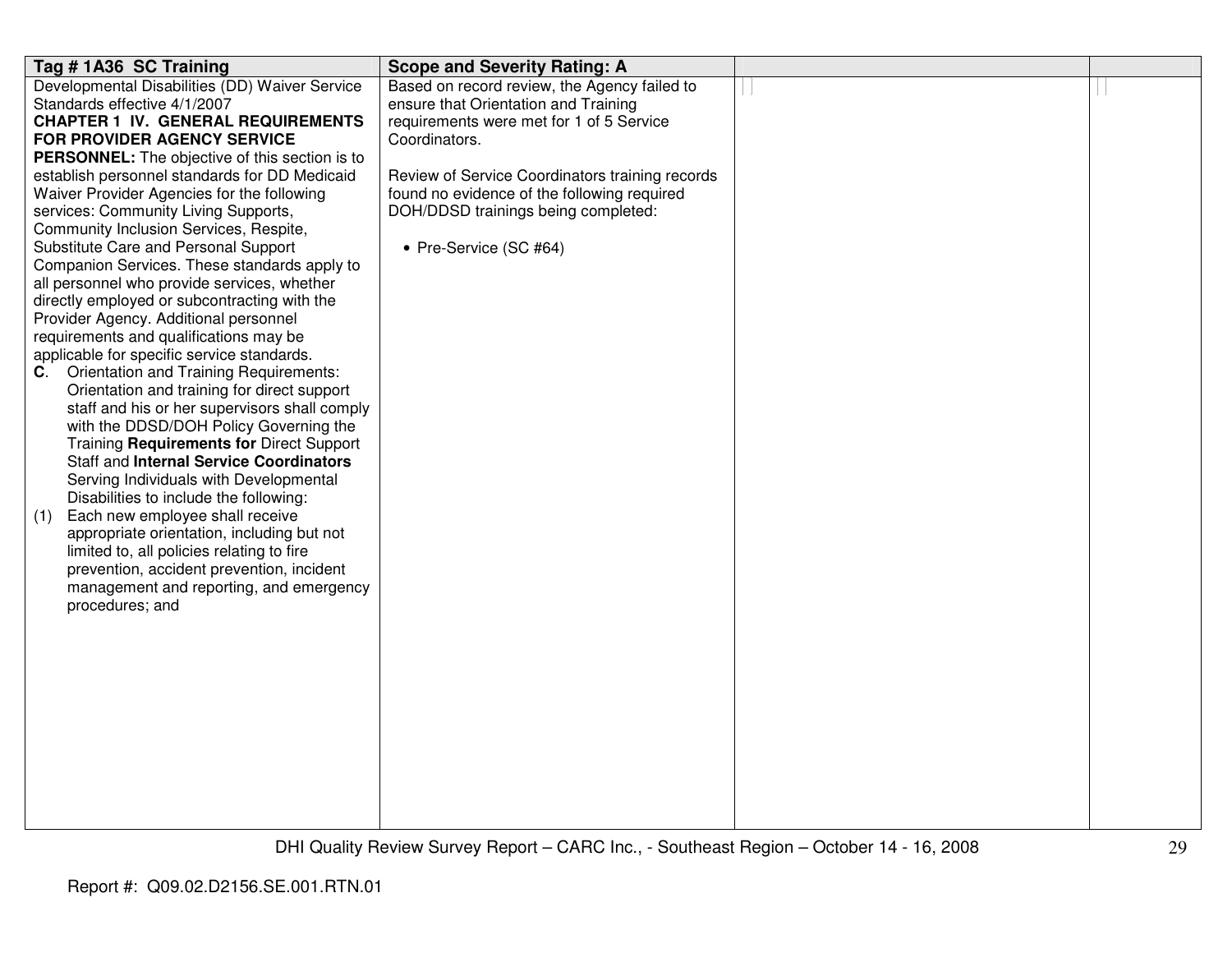| Tag # 1A37 Individual Specific Training                                                  | <b>Scope and Severity Rating: E</b>             |  |
|------------------------------------------------------------------------------------------|-------------------------------------------------|--|
| Developmental Disabilities (DD) Waiver Service                                           | Based on record review, the Agency failed to    |  |
| Standards effective 4/1/2007                                                             | ensure that Individual Specific Training        |  |
| <b>CHAPTER 1 IV. GENERAL REQUIREMENTS</b>                                                | requirements were met for 5 of 46 Agency        |  |
| FOR PROVIDER AGENCY SERVICE                                                              | Personnel.                                      |  |
| <b>PERSONNEL:</b> The objective of this section is to                                    |                                                 |  |
| establish personnel standards for DD Medicaid                                            | • Individual Specific Training (#59, 60, 61, 64 |  |
| Waiver Provider Agencies for the following                                               | & 65)                                           |  |
| services: Community Living Supports,                                                     |                                                 |  |
| Community Inclusion Services, Respite,                                                   |                                                 |  |
| Substitute Care and Personal Support<br>Companion Services. These standards apply to     |                                                 |  |
| all personnel who provide services, whether                                              |                                                 |  |
| directly employed or subcontracting with the                                             |                                                 |  |
| Provider Agency. Additional personnel                                                    |                                                 |  |
| requirements and qualifications may be                                                   |                                                 |  |
| applicable for specific service standards.                                               |                                                 |  |
|                                                                                          |                                                 |  |
| Orientation and Training Requirements:<br>C.                                             |                                                 |  |
| Orientation and training for direct support                                              |                                                 |  |
| staff and his or her supervisors shall comply                                            |                                                 |  |
| with the DDSD/DOH Policy Governing the                                                   |                                                 |  |
| <b>Training Requirements for Direct Support</b>                                          |                                                 |  |
| <b>Staff and Internal Service Coordinators</b>                                           |                                                 |  |
| Serving Individuals with Developmental                                                   |                                                 |  |
| Disabilities to include the following:                                                   |                                                 |  |
| Individual-specific training for each<br>(2)                                             |                                                 |  |
| individual under his or her direct care, as<br>described in the individual service plan, |                                                 |  |
| prior to working alone with the individual.                                              |                                                 |  |
|                                                                                          |                                                 |  |
|                                                                                          |                                                 |  |
|                                                                                          |                                                 |  |
|                                                                                          |                                                 |  |
|                                                                                          |                                                 |  |
|                                                                                          |                                                 |  |
|                                                                                          |                                                 |  |
|                                                                                          |                                                 |  |
|                                                                                          |                                                 |  |
|                                                                                          |                                                 |  |
|                                                                                          |                                                 |  |
|                                                                                          |                                                 |  |
|                                                                                          |                                                 |  |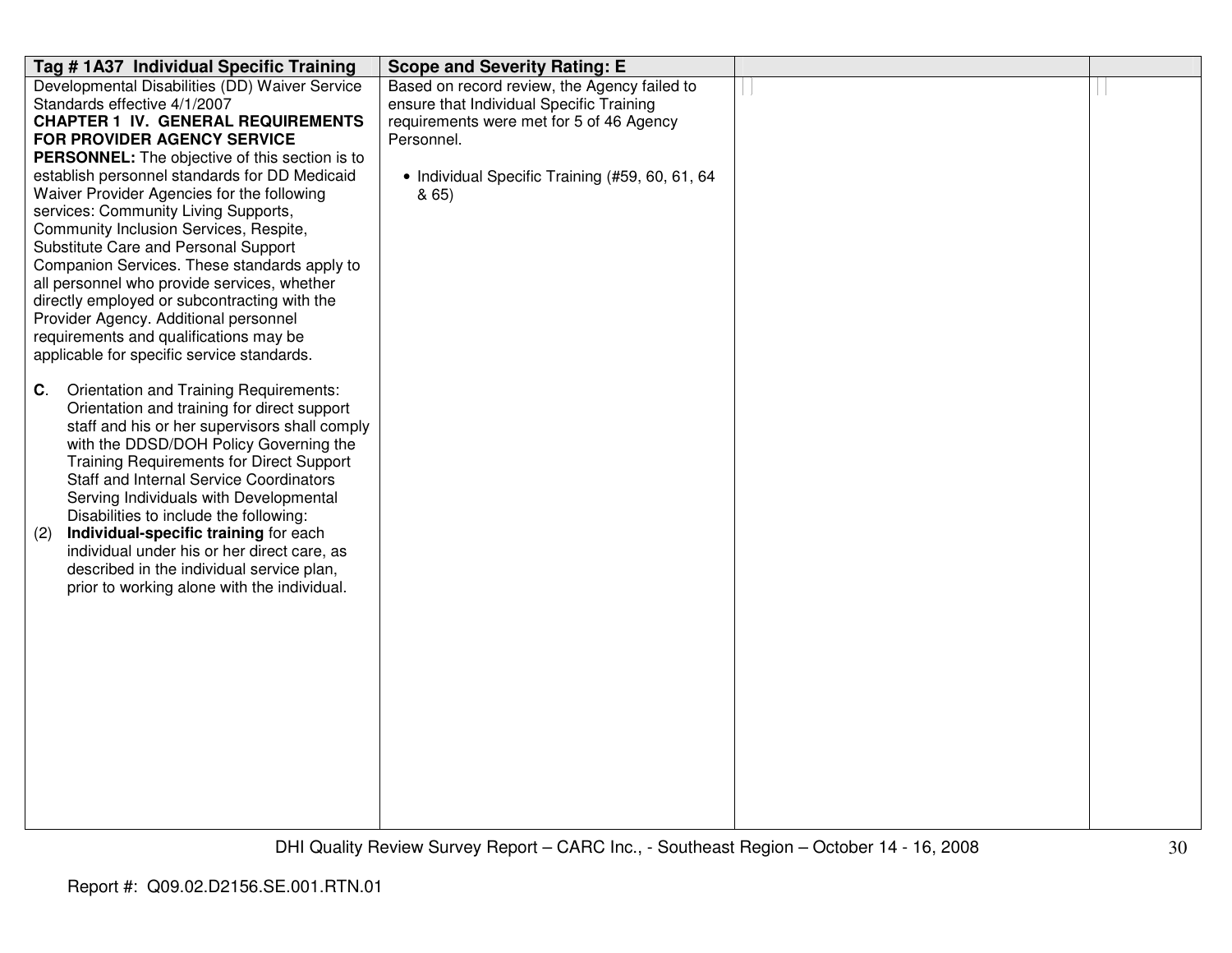| Tag # 5122 SE Agency Case File                                                                                                                                                                                                                                                                                                                                                                                                                                                                                                       | <b>Scope and Severity Rating: B</b>                                                                                                                                                       |  |
|--------------------------------------------------------------------------------------------------------------------------------------------------------------------------------------------------------------------------------------------------------------------------------------------------------------------------------------------------------------------------------------------------------------------------------------------------------------------------------------------------------------------------------------|-------------------------------------------------------------------------------------------------------------------------------------------------------------------------------------------|--|
| Developmental Disabilities (DD) Waiver Service<br>Standards effective 4/1/2007<br><b>CHAPTER 5 VII. SUPPORTED EMPLOYMENT</b><br><b>SERVICES REQUIREMENTS</b><br>D. Provider Agency Requirements<br>(1) Provider Agency Records: The provider<br>adheres to the Department of Labor (DOL) wage                                                                                                                                                                                                                                        | Based on record review, the Agency failed to<br>maintain a confidential case file for 2 of 5<br>individuals receiving Supported Employment<br>Services.<br>Vocational Assessment (#7 & 8) |  |
| laws and maintains required certificates and<br>documentation. These documents are subject to<br>review by the DDSD. Each individual's earnings<br>and benefits shall be monitored by the Provider<br>Agency in accordance with the Fair Labor<br>Standards Act. Each individual's earnings and<br>benefits shall be reviewed at least semi-annually<br>by the Supported Employment Provider to<br>ensure the appropriateness of pay rates and<br>benefits.                                                                          | Career Development Plan (#8)<br>$\bullet$                                                                                                                                                 |  |
| (2) The Provider Agency shall maintain a<br>confidential case file for each individual that<br>includes all items listed in section IV.D. above<br>and the following additional items:<br>(a) Quarterly progress reports;                                                                                                                                                                                                                                                                                                            |                                                                                                                                                                                           |  |
| (b) Vocational assessments (A vocational<br>assessment or profile is an objective analysis of<br>a person's interests, skills, needs, career goals,<br>preferences, concerns, in areas that can pertain<br>to an employment outcome and can ultimately<br>be compared to the requirements and attributes<br>of a potential job in order to determine the<br>degree of compatibility as well as identification<br>of training needs). A vocational assessment<br>must be of a quality and content to be<br>acceptable to DVR or DDSD; |                                                                                                                                                                                           |  |
| (c) Career development plan as incorporated in<br>the ISP; a career development plan consists of<br>the vocational assessment and the ISP<br>Work/Learn Action Plan that specifies steps<br>necessary towards a successful employment<br>outcome and identifies the people who will<br>complete specific tasks including the individual,                                                                                                                                                                                             |                                                                                                                                                                                           |  |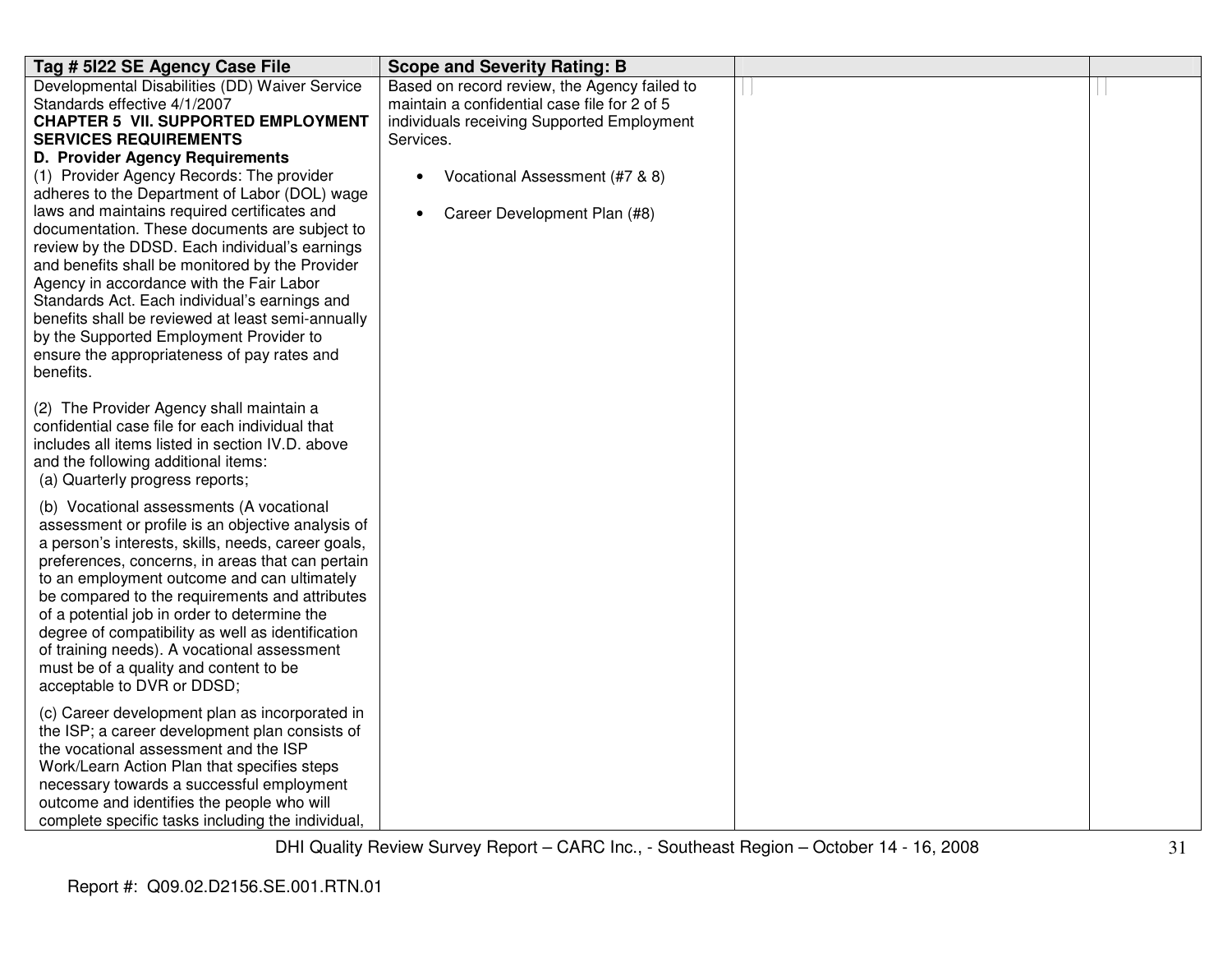| as well and a review and reporting mechanism<br>for mutual accountability; and<br>(d) Documentation of decisions concerning the<br>Division of Vocational Rehabilitation that<br>services provided under the Waiver are not<br>otherwise available under the Rehabilitation Act<br>of 1973. |  |  |
|---------------------------------------------------------------------------------------------------------------------------------------------------------------------------------------------------------------------------------------------------------------------------------------------|--|--|
|                                                                                                                                                                                                                                                                                             |  |  |
|                                                                                                                                                                                                                                                                                             |  |  |
|                                                                                                                                                                                                                                                                                             |  |  |
|                                                                                                                                                                                                                                                                                             |  |  |
|                                                                                                                                                                                                                                                                                             |  |  |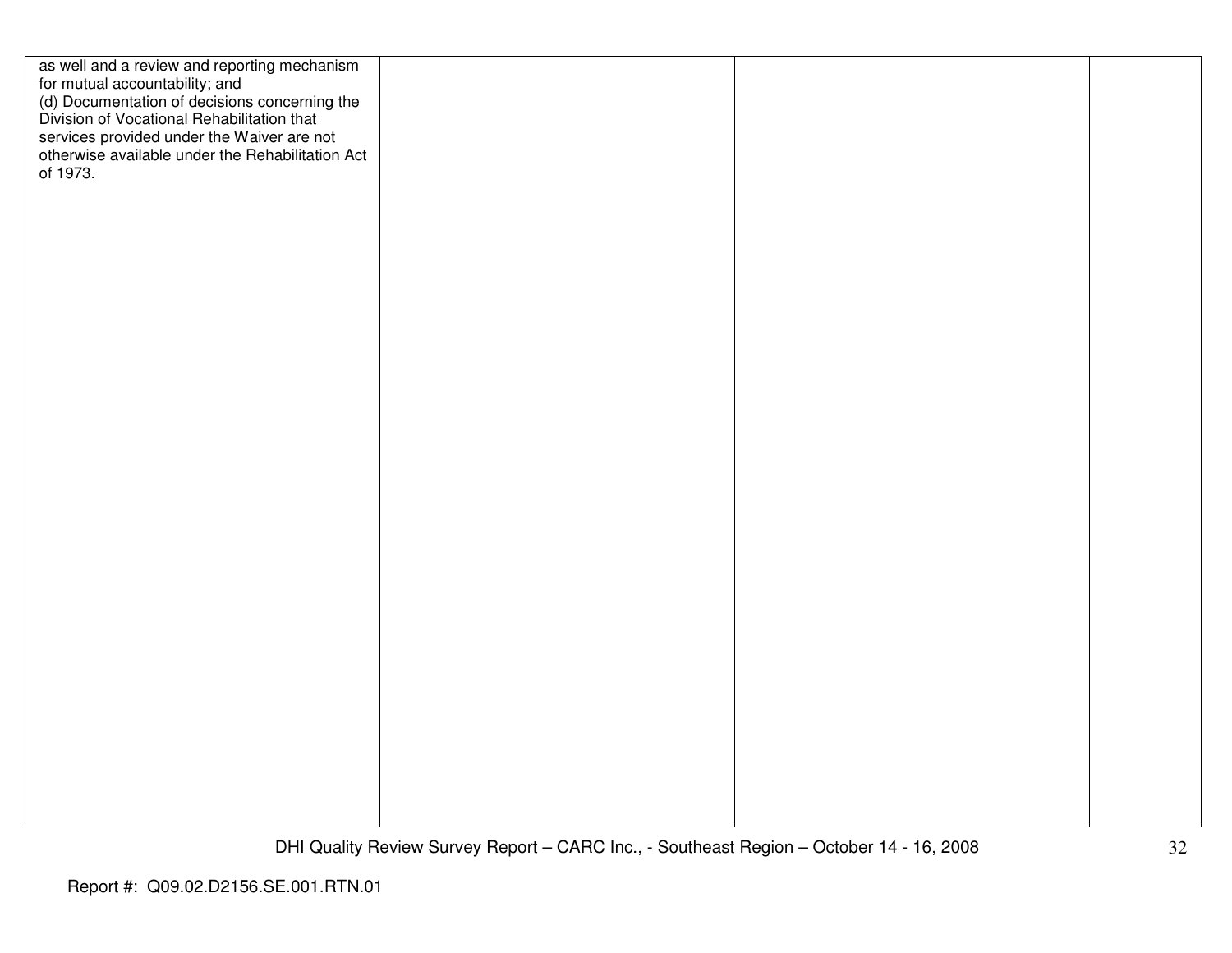| Tag # 6L14 Residential Case File                    | <b>Scope and Severity Rating: F</b>               |  |
|-----------------------------------------------------|---------------------------------------------------|--|
| Developmental Disabilities (DD) Waiver Service      | Based on record review, the Agency failed to      |  |
| Standards effective 4/1/2007                        | maintain a complete and confidential case file in |  |
| <b>CHAPTER 6. VIII. COMMUNITY LIVING</b>            | the residence for 4 of 4 Individuals receiving    |  |
| <b>SERVICE PROVIDER AGENCY</b>                      | Supported Living Services.                        |  |
| <b>REQUIREMENTS</b>                                 |                                                   |  |
| A. Residence Case File: For individuals             | • Annual ISP $(#1, 5 \& 6)$                       |  |
| receiving Supported Living or Family Living, the    |                                                   |  |
| Agency shall maintain in the individual's home a    | • ISP Signature Page $(#1, 5 \& 6)$               |  |
| complete and current confidential case file for     |                                                   |  |
| each individual. For individuals receiving          | • Addendum A $(#1, 5 \& 6)$                       |  |
| Independent Living Services, rather than            |                                                   |  |
| maintaining this file at the individual's home, the | • Individual Specific Training (Addendum B)       |  |
| complete and current confidential case file for     | (H1, 5 & 6)                                       |  |
| each individual shall be maintained at the          |                                                   |  |
| agency's administrative site. Each file shall       | • Positive Behavioral Plan (#5)                   |  |
| include the following:                              |                                                   |  |
| (1) Complete and current ISP and all                | • Speech Therapy Plan (#1 & 6)                    |  |
| supplemental plans specific to the individual;      |                                                   |  |
| (2) Complete and current Health Assessment          | • Occupational Therapy Plan (#6)                  |  |
| Tool;                                               |                                                   |  |
| (3) Current emergency contact information,          | • Physical Therapy Plan (#6)                      |  |
| which includes the individual's address,            |                                                   |  |
| telephone number, names and telephone               | • Health Assessment Tool (#5 & 6)                 |  |
| numbers of residential Community Living             |                                                   |  |
| Support providers, relatives, or guardian or        | • Health Care Plans (#5)                          |  |
| conservator, primary care physician's name(s)       |                                                   |  |
| and telephone number(s), pharmacy name,             | • Crisis Plan                                     |  |
| address and telephone number and dentist            |                                                   |  |
| name, address and telephone number, and             | • Diabetes (#5)                                   |  |
| health plan;                                        |                                                   |  |
| (4) Up-to-date progress notes, signed and dated     | • Data Collection/Data Tracking (#5 & 7)          |  |
| by the person making the note for at least the      |                                                   |  |
| past month (older notes may be transferred to       | • Progress Notes written by DSP and/or            |  |
| the agency office);                                 | Nurses (#1, 5 & 7)                                |  |
|                                                     |                                                   |  |
| (5) Data collected to document ISP Action Plan      | • Health Care Providers Written Orders (#1, 5,    |  |
| implementation                                      | 6 & 7)                                            |  |
| (6) Progress notes written by direct care staff     |                                                   |  |
| and by nurses regarding individual health status    | • Record of visits of healthcare practitioners    |  |
| and physical conditions including action taken in   | (H1, 6 & 7)                                       |  |
|                                                     |                                                   |  |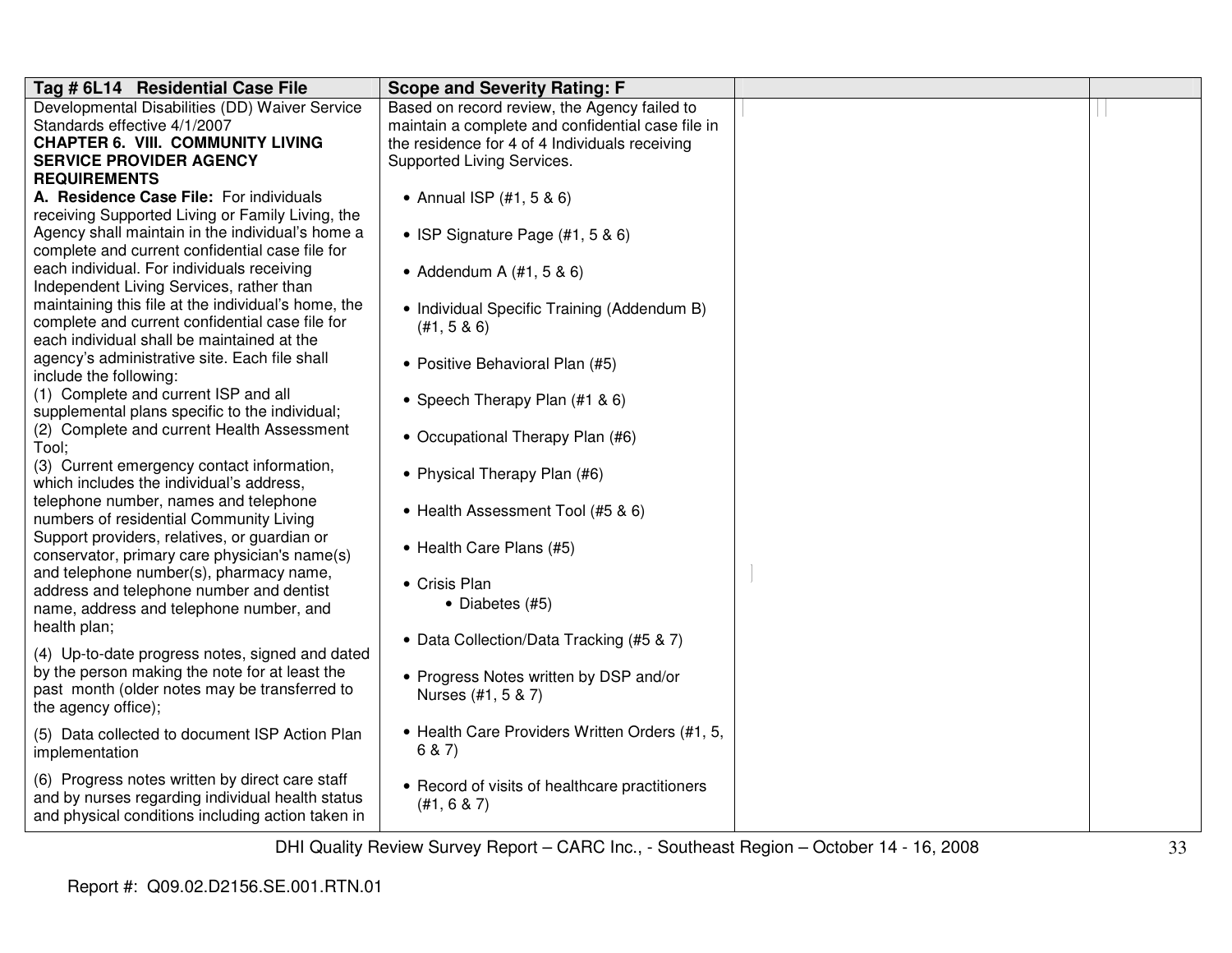| response to identified changes in condition for at                 |  |  |
|--------------------------------------------------------------------|--|--|
| least the past month;                                              |  |  |
| (7) Physician's or qualified health care providers                 |  |  |
| written orders;                                                    |  |  |
| (8) Progress notes documenting implementation                      |  |  |
| of a physician's or qualified health care                          |  |  |
| provider's order(s);                                               |  |  |
| (9) Medication Administration Record (MAR) for                     |  |  |
| the past three (3) months which includes:                          |  |  |
| (a) The name of the individual;                                    |  |  |
| (b) A transcription of the healthcare                              |  |  |
| practitioners prescription including the                           |  |  |
| brand and generic name of the medication;                          |  |  |
| Diagnosis for which the medication is<br>(C)                       |  |  |
| prescribed;                                                        |  |  |
| (d) Dosage, frequency and method/route of                          |  |  |
| delivery;                                                          |  |  |
| (e) Times and dates of delivery;                                   |  |  |
| Initials of person administering or assisting                      |  |  |
| with medication; and                                               |  |  |
| An explanation of any medication<br>$\left( \mathbf{q} \right)$    |  |  |
| irregularity, allergic reaction or adverse                         |  |  |
| effect.                                                            |  |  |
| For PRN medication an explanation for the<br>(h)                   |  |  |
| use of the PRN must include:                                       |  |  |
| (i) Observable signs/symptoms or                                   |  |  |
| circumstances in which the medication                              |  |  |
| is to be used, and                                                 |  |  |
| (ii) Documentation of the                                          |  |  |
| effectiveness/result of the PRN                                    |  |  |
| delivered.                                                         |  |  |
| A MAR is not required for individuals<br>(i)                       |  |  |
| participating in Independent Living Services                       |  |  |
| who self-administer their own medication.                          |  |  |
| However, when medication administration is                         |  |  |
| provided as part of the Independent Living                         |  |  |
| Service a MAR must be maintained at the                            |  |  |
| individual's home and an updated copy                              |  |  |
| must be placed in the agency file on a                             |  |  |
| weekly basis.<br>(10) Record of visits to healthcare practitioners |  |  |
| including any treatment provided at the visit and                  |  |  |
| a record of all diagnostic testing for the current                 |  |  |
|                                                                    |  |  |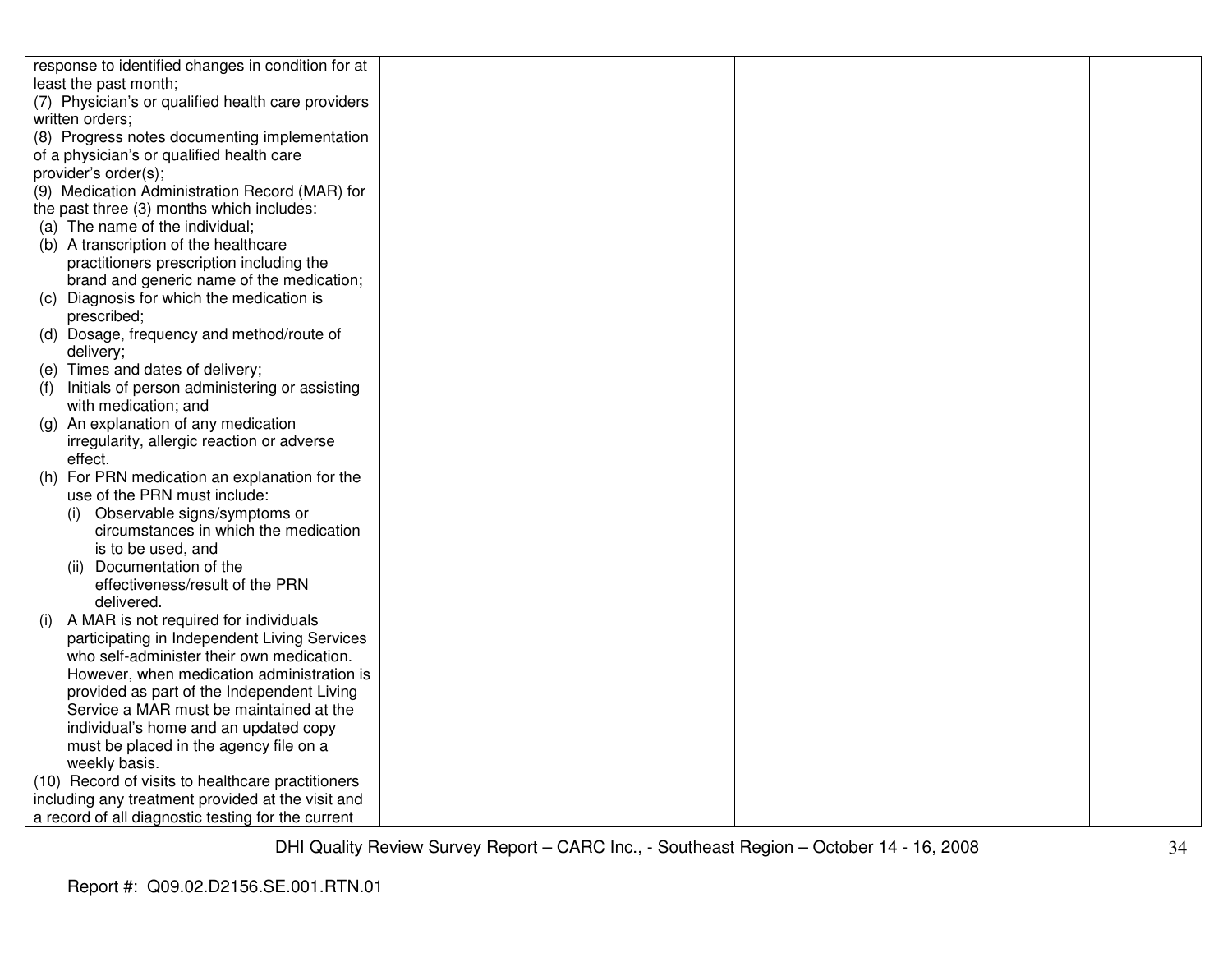| ISP year; and                                     |  |  |
|---------------------------------------------------|--|--|
| (11) Medical History to include: demographic      |  |  |
| data, current and past medical diagnoses          |  |  |
| including the cause (if known) of the             |  |  |
| developmental disability and any psychiatric      |  |  |
| diagnosis, allergies (food, environmental,        |  |  |
| medications), status of routine adult health care |  |  |
| screenings, immunizations, hospital discharge     |  |  |
| summaries for past twelve (12) months, past       |  |  |
| medical history including hospitalizations,       |  |  |
| surgeries, injuries, family history and current   |  |  |
| physical exam.                                    |  |  |
|                                                   |  |  |
|                                                   |  |  |
|                                                   |  |  |
|                                                   |  |  |
|                                                   |  |  |
|                                                   |  |  |
|                                                   |  |  |
|                                                   |  |  |
|                                                   |  |  |
|                                                   |  |  |
|                                                   |  |  |
|                                                   |  |  |
|                                                   |  |  |
|                                                   |  |  |
|                                                   |  |  |
|                                                   |  |  |
|                                                   |  |  |
|                                                   |  |  |
|                                                   |  |  |
|                                                   |  |  |
|                                                   |  |  |
|                                                   |  |  |
|                                                   |  |  |
|                                                   |  |  |
|                                                   |  |  |
|                                                   |  |  |
|                                                   |  |  |
|                                                   |  |  |
|                                                   |  |  |
|                                                   |  |  |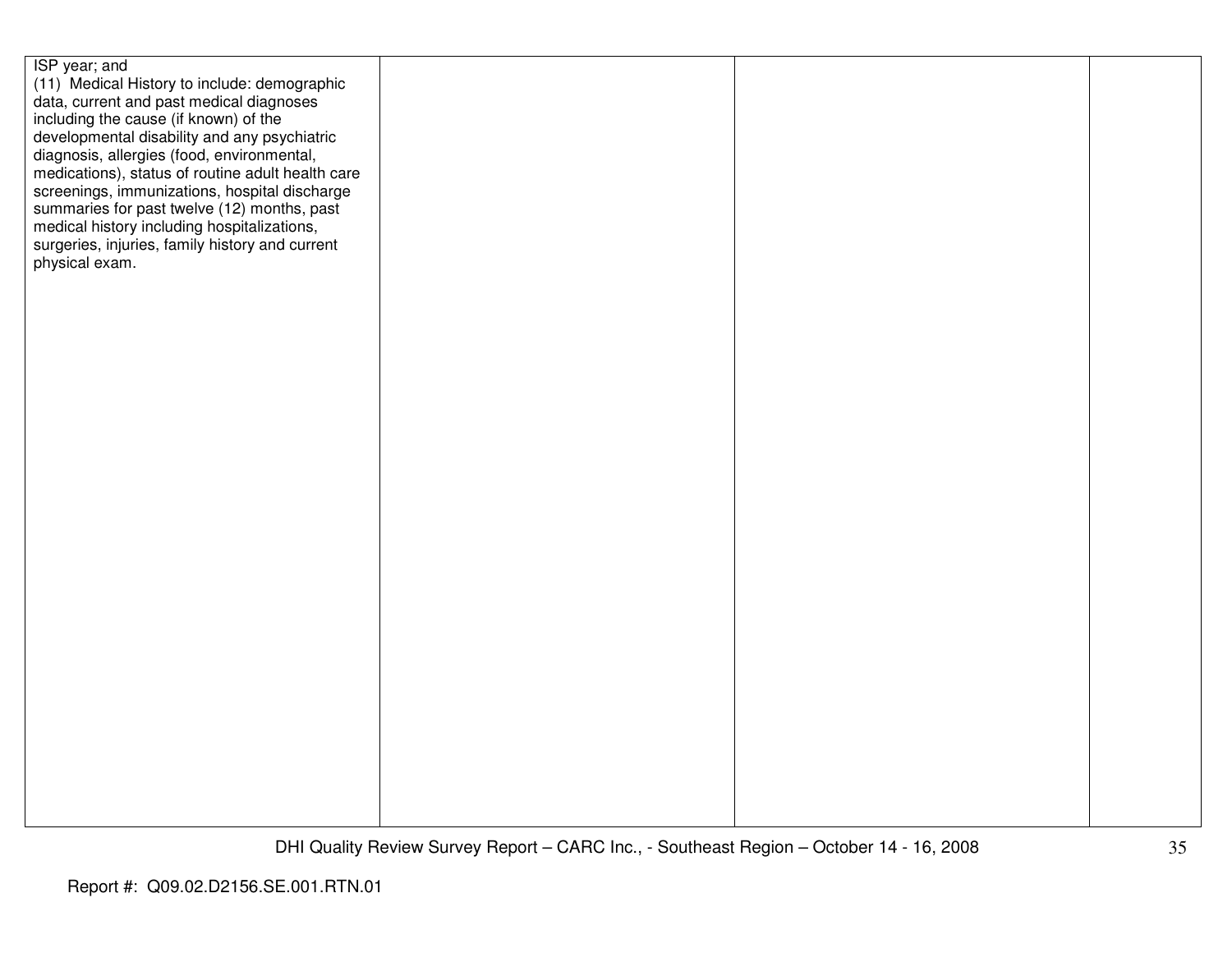| Tag # 6L25 (CoP) Residential Reqts.                                           | <b>Scope and Severity Rating: F</b>                                  |  |
|-------------------------------------------------------------------------------|----------------------------------------------------------------------|--|
| Developmental Disabilities (DD) Waiver Service                                | Based on observation, the Agency failed to                           |  |
| Standards effective 4/1/2007                                                  | ensure that each individual's residence met all                      |  |
| <b>CHAPTER 6. VIII. COMMUNITY LIVING</b>                                      | requirements within the standard for 4 of 4                          |  |
| <b>SERVICE PROVIDER AGENCY</b>                                                | Supported Living residences.                                         |  |
| <b>REQUIREMENTS</b>                                                           |                                                                      |  |
| L. Residence Requirements for Family Living                                   | The following items were missing, not                                |  |
| <b>Services and Supported Living Services</b>                                 | functioning or incomplete:                                           |  |
| (1) Supported Living Services and Family Living                               |                                                                      |  |
| Services providers shall assure that each                                     | • Accessible written procedures for the safe                         |  |
| individual's residence has:                                                   | storage of all medications with dispensing                           |  |
| (a) Battery operated or electric smoke                                        | instructions for each individual that are                            |  |
| detectors, heat sensors, or a sprinkler<br>system installed in the residence; | consistent with the Assisting with Medication                        |  |
| (b) General-purpose first aid kit;                                            | Administration training or each individual's<br>$ISP$ (#1, 5, 6 & 7) |  |
| (c) When applicable due to an individual's                                    |                                                                      |  |
| health status, a blood borne pathogens kit;                                   | • Accessible written procedures for                                  |  |
| (d) Accessible written procedures for                                         | emergency placement and relocation of                                |  |
| emergency evacuation e.g. fire and                                            | individuals in the event of an emergency                             |  |
| weather-related threats;                                                      | evacuation that makes the residence                                  |  |
| (e) Accessible telephone numbers of poison                                    | unsuitable for occupancy. The emergency                              |  |
| control centers located within the line of                                    | evacuation procedures shall address, but                             |  |
| sight of the telephone;                                                       | are not limited to, fire, chemical and/or                            |  |
| Accessible written documentation of actual<br>(f)                             | hazardous waste spills, and flooding (#7)                            |  |
| evacuation drills occurring at least three (3)                                |                                                                      |  |
| times a year. For Supported Living                                            |                                                                      |  |
| evacuation drills shall occur at least once a                                 |                                                                      |  |
| year during each shift;                                                       |                                                                      |  |
| (g) Accessible written procedures for the safe                                |                                                                      |  |
| storage of all medications with dispensing                                    |                                                                      |  |
| instructions for each individual that are                                     |                                                                      |  |
| consistent with the Assisting with                                            |                                                                      |  |
| Medication Administration training or each<br>individual's ISP; and           |                                                                      |  |
| (h) Accessible written procedures for                                         |                                                                      |  |
| emergency placement and relocation of                                         |                                                                      |  |
| individuals in the event of an emergency                                      |                                                                      |  |
| evacuation that makes the residence                                           |                                                                      |  |
| unsuitable for occupancy. The emergency                                       |                                                                      |  |
| evacuation procedures shall address, but                                      |                                                                      |  |
| are not limited to, fire, chemical and/or                                     |                                                                      |  |
| hazardous waste spills, and flooding.                                         |                                                                      |  |
|                                                                               |                                                                      |  |